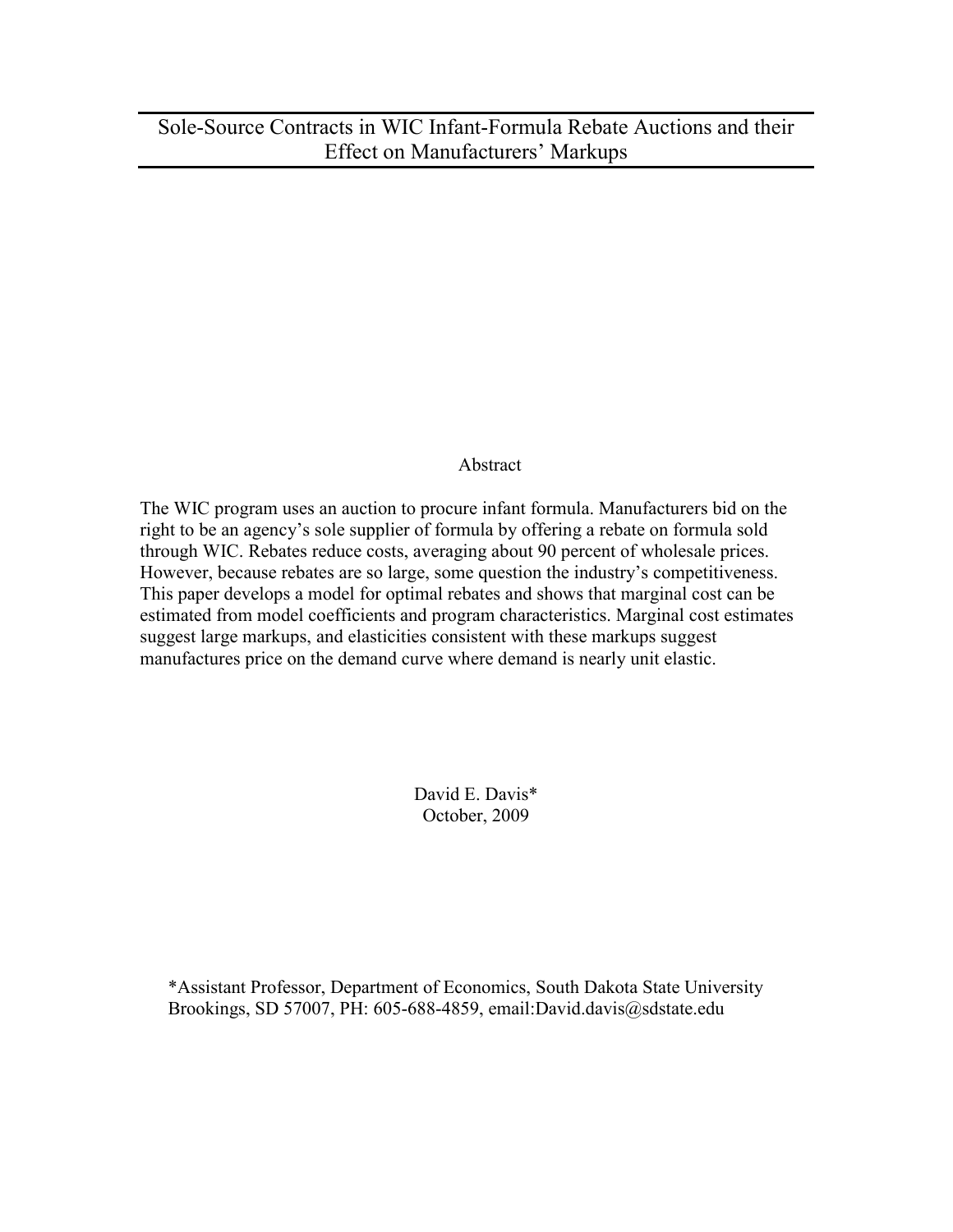#### Introduction

Government agencies are frequent purchasers of products in unregulated markets. The economic consequences of such interventions are not well known. First-order effects are often obvious as the government uses its size to negotiate terms more favorable than other purchasers. However, government procurement can have other distortionary effects. For example, Fiona and Duggan (2006) find that Medicaid purchases of prescription drugs are associated with higher drug prices. This paper examines the market for infant formula, a market in which the government facilitates and influences a large proportion of purchases. Over one half of all infant formula sold in the United States is purchased through the Special Supplemental Nutrition Program for Women, Infants, and Children (WIC). WIC, the third-largest Federal food-assistance program, is administered by the U.S.D.A. Food Nutrition Service in conjunction with state and local health departments. It annually supplies grants to States to provide supplemental foods, and a variety of services to low-income women; infants; and children up to age five.

Because the cost of providing infant formula to WIC infants (the most costly food item) was increasing during the 70s and 80s, states became concerned the high cost was severely limiting the number of eligible persons that could be served. To limit costs, States devised an auction format whereby infant-formula manufacturers could bid on the right to be a state's sole supplier of WIC infant formula. In exchange for this right, manufacturers paid a rebate on each can of infant formula sold through the WIC program. Manufacturers provided sealed bids for the size of the rebate they would pay and the manufacturer supplying the largest rebate was awarded the exclusive right to supply formula.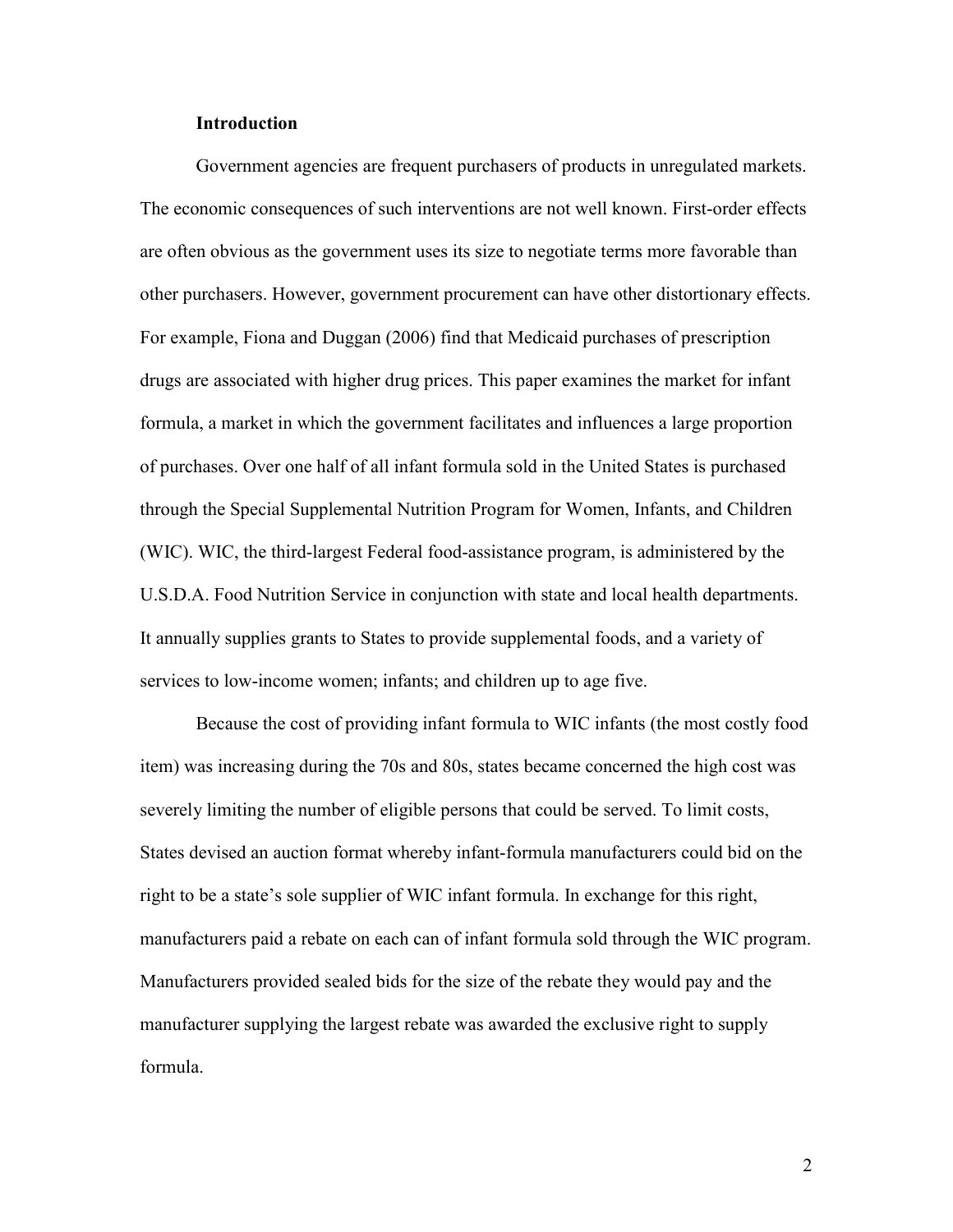Rebates have proven very effective at reducing costs to states, as winning rebates have averaged about 90 to 95 percent of manufacturers' wholesale prices and have routinely returned over \$1.5 billion to the WIC program on an annual basis. However, the size of rebates relative to manufacturers' wholesale prices naturally leads to questions about the relationship between wholesale prices and marginal costs. It seems either manufactures' sell formula at a substantial level below marginal cost in the WIC market, or that wholesale prices far exceed marginal cost. The latter possibility seems likely given the highly concentrated structure of the formula market. Currently, three manufacturers produce about 99 percent of domestic sales (Oliveira and Davis, 2006). Throughout the history of the rebate auction process, rarely have more than 3 manufacturers bid on a given contract, and in a majority of cases, only 2 manufacturers bid on a contract.

 In this paper, I develop a method to measure markups of price over marginal cost for firms that price discriminate and sell in separate markets. I adapt and generalize an approach first developed in Crespi and Sexton (2005) to estimate a manufacturer's probability of winning a rebate auction which suggests a method to estimate marginal cost and price markups. When applied to data on wholesale prices and rebates for infant formula manufacturers, estimates suggest marginal costs are low relative to wholesale prices, and that markups are large, and the effect of the WIC rebate system is to dramatically increase pricing power, and therefore markups.

#### Background and literature

 The WIC program, established in 1972, provides a variety of services and supplemental foods for low-income women, infants, and young children. The program is administered jointly by the U.S. Department of Agriculture (USDA) Food Nutrition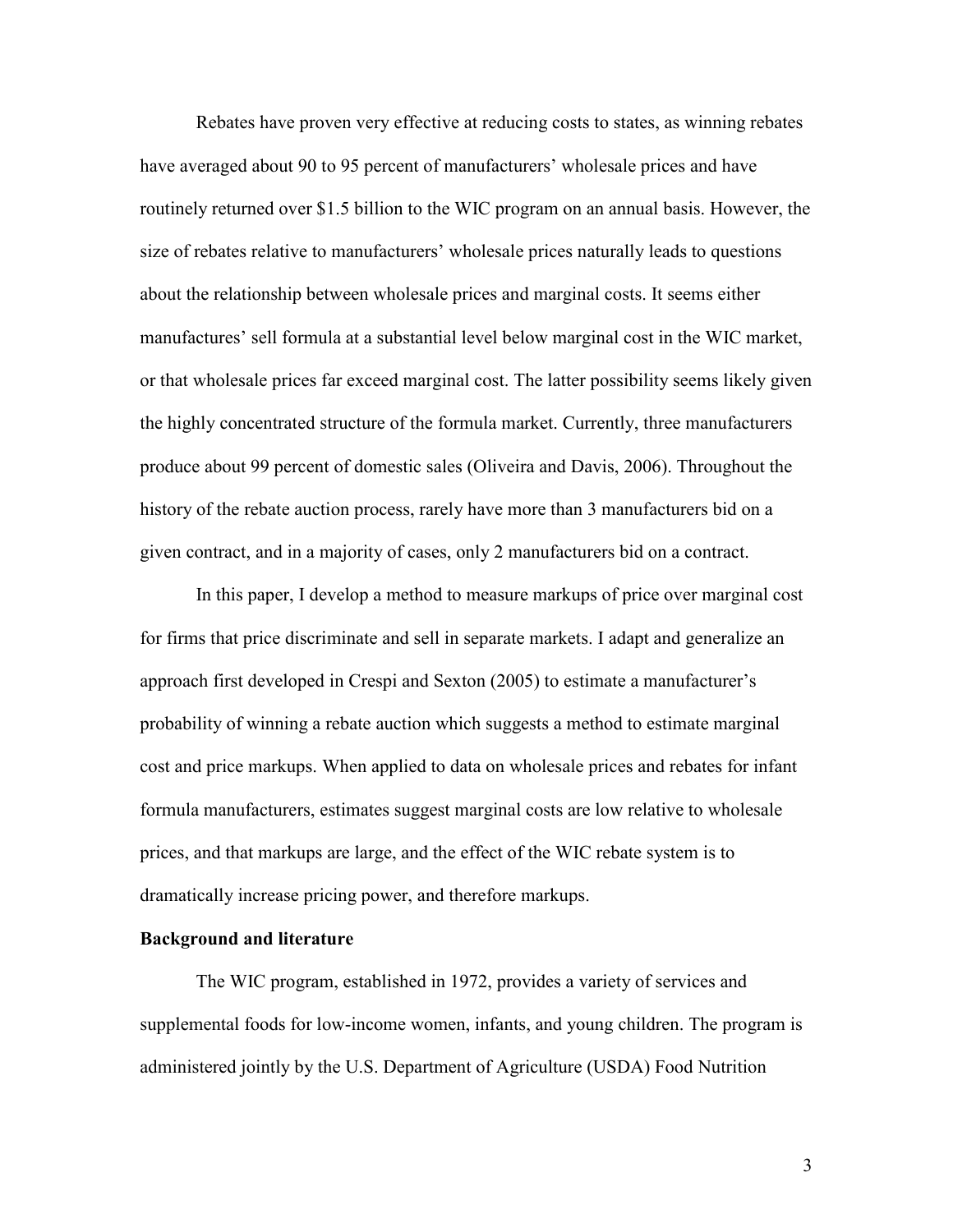Service (FNS) and authorized state agencies. Funding is provided through FNS to state agencies with annual congressional appropriations. Each state's cash grant includes a food grant and a Nutrition Services and Administration (NSA) grant. Because available funds are limited, state agencies have enacted a variety of measures to control costs attempting to ensure the efficient use of funds and the full participation for all eligible individuals.

Food benefits are typically distributed through retail outlets. Participants receive food vouchers that can be redeemed at authorized retail stores, insolating them from price considerations when purchasing supplemental foods. Federal mandates dictate allowable quantities of supplemental foods, which are noted on food vouchers. State regulations also frequently impose further restrictions on the types of foods (brands, package sizes etc) that can be purchased, in the interest of controlling costs (Davis and Leibtag, 2005). Based on redeemed vouchers, states reimburse retail outlets for the items sold to WIC participants.

Infant formula is a food item available to participating infants less than one year old. Because of the large number of infants in the US who participate in WIC, WIC purchases of infant formula account for over 50 percent of the product's sales (GAO, 1998).<sup>1</sup> During the 1980s infant formula prices increased more than the rate of inflation and the rising cost of infant formula limited the ability of state agencies to serve all eligible individuals leading them to investigate ways to limit infant-formula costs. While most agencies distribute formula through retailers, a few agencies use other methods of distribution. Vermont currently uses a home-delivery system and Mississippi uses a direct-distribution system, and some counties in Ohio and Maryland have used direct-

<u>.</u>

<sup>&</sup>lt;sup>1</sup> In 2005, 49.5 of all US infants participated in the WIC program.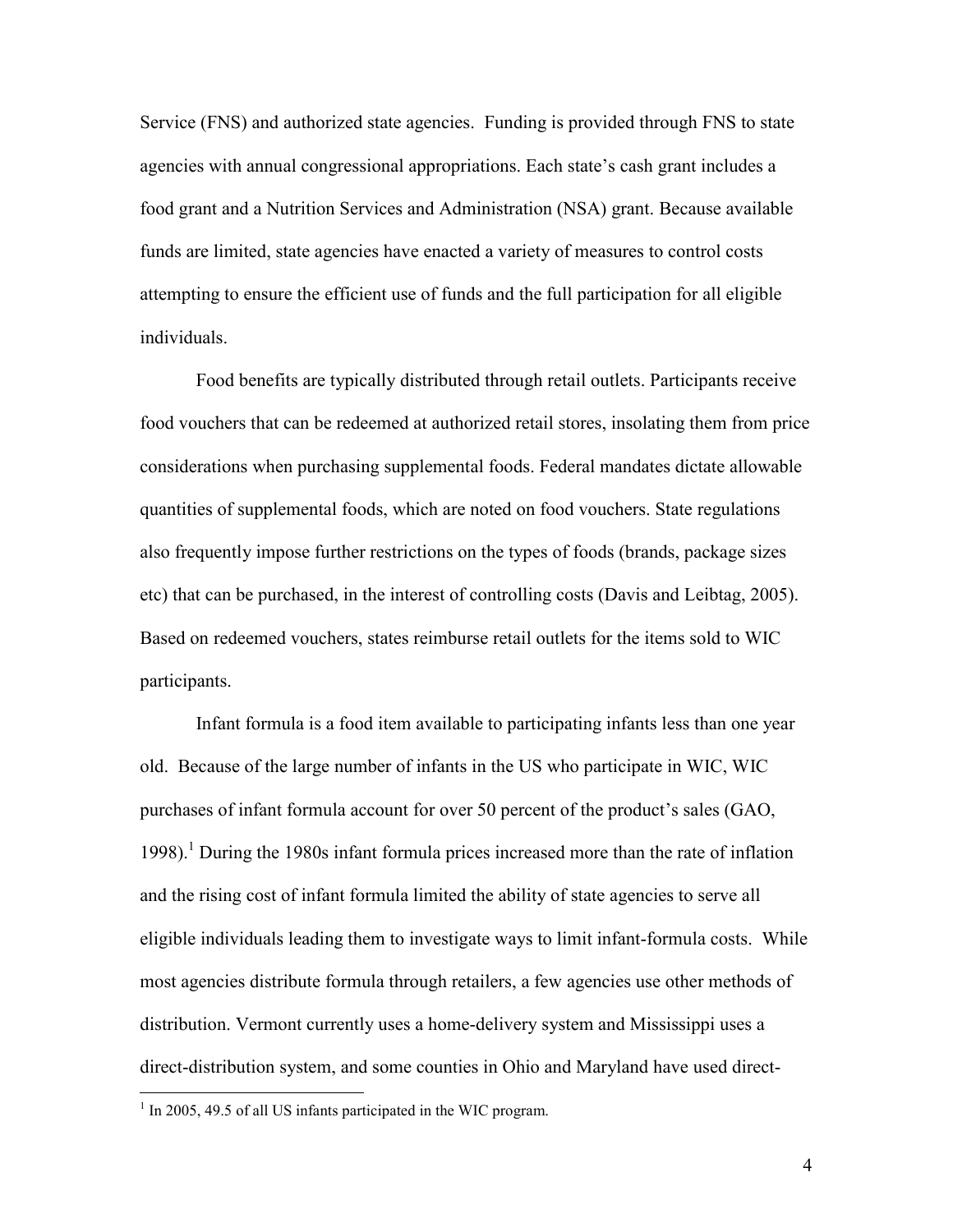distribution methods in past years (Harvey et. al., 1988). These states were successful in providing infant formula at reduced costs by using a variety of methods that gave preference to one brand of infant formula. In particular Mississippi used a system of warehouses across the state to distribute infant formula. The state purchased infant formula in bulk and starting in 1984 used a competitive bidding process to select the manufacturer that would sell formula to the state at the lowest cost (Harvey et. al, 1988). Using the experiences of these states as examples, WIC officials in Tennessee developed a system whereby a single manufacturer was awarded the exclusive right to provide infant formula in that state in exchange for a rebate on each unit sold through the program in that state. Distribution remained through approved retail vendors. Manufacturers offered their rebates for consideration via sealed bids and the contract was awarded to the manufacturer who offered to provide the highest rebate per unit sold. The success of this system led other states to adopt similar systems, although some developed systems that did not use competitive bidding. Contracts that provide exclusive selling rights and that solicit sealed rebate bids have become known as "competitive sole-source" contracts. Wyoming and Florida developed a system whereby the states negotiate with manufactures for contracts to provide rebates for their products sold in the state. These so-called "open-market" contracts did not provide manufacturers the exclusive right to sell in a state, and did not usually use sealed bids when asking manufactures for their rebate offer. The method that would provide the greatest cost savings was in doubt during the early years of adoption.<sup>2</sup> In April, 1988 Florida requested bids under both an openmarket system and a competitive sole-source system. Because the competitive system

<sup>&</sup>lt;sup>2</sup> For example, in Texas in 1998 Ross Laboratories contended that open market contracts would provide equal or greater cost savings over sole-source competitive contracts.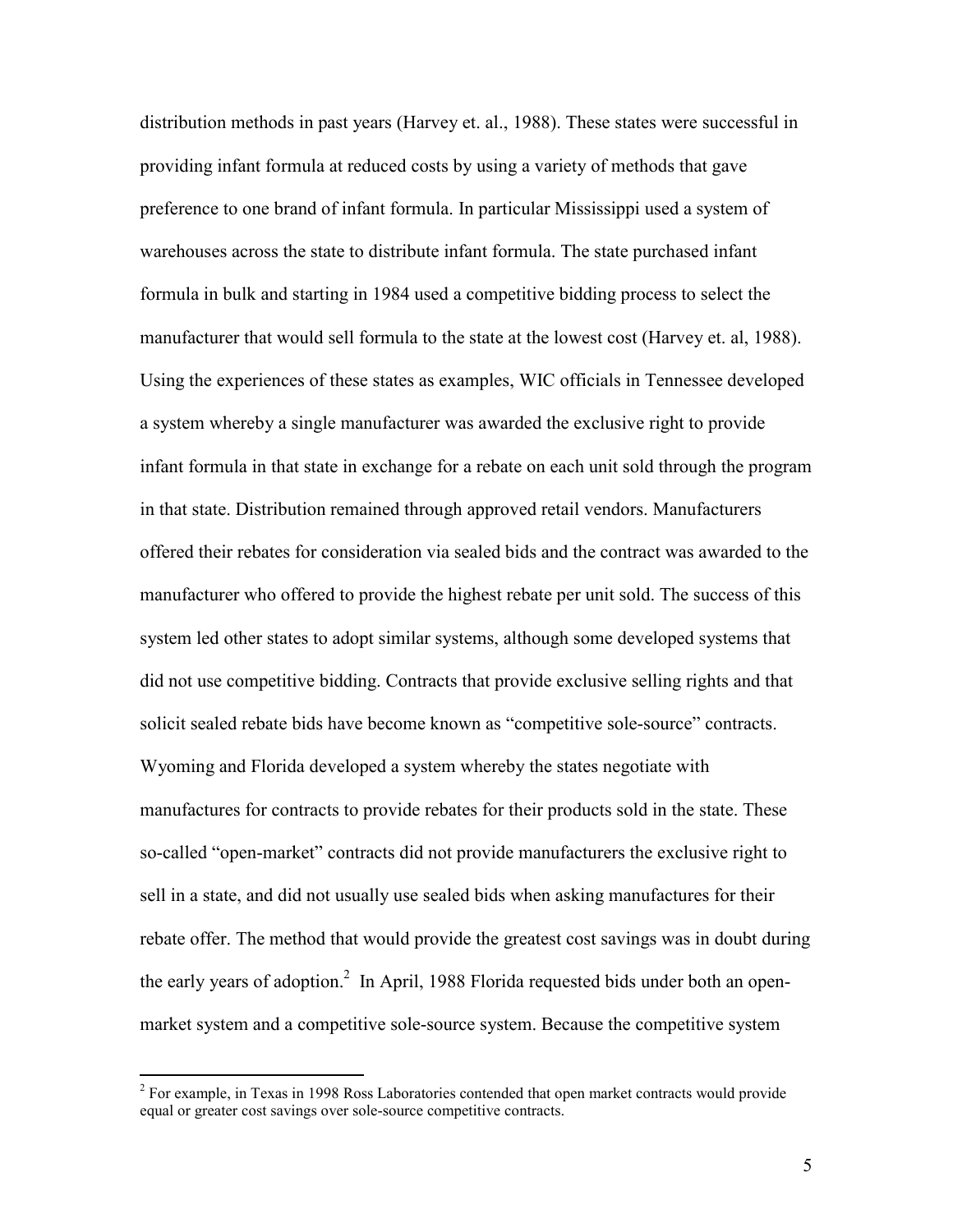resulted in a higher rebate, the state adopted the competitive system. A few other states adopted the "Florida" method of requesting rebate bids under both systems, attracted by the opportunity for hard data suggesting which method provided the greatest cost savings. This usually led to the adoption of a sole-source competitive bidding system.

In October 1988, federal law required all WIC agencies to explore implementing cost-containment methods for procuring infant formula and to begin implementing costcontainment practices if they proved to lower costs. In 1989, federal law required all state agencies to adopt a competitive bidding process or another process that provided equal or greater savings. The law "defined competitive bidding as a procurement process in which the State WIC agency selects the single source offering the lowest price for the infant formula, as determined by the submission of sealed bids (Oliveira et. al., 2004)."

State agencies' rebate systems have been very successful reducing the cost of procuring infant formula. Figure 1 shows winning rebates, wholesale prices, and net prices (wholesale price minus rebate) for winning contracts from mid 1998 to 2006 (13 ounce can of milk-based liquid concentrate). Clearly, net prices are low compared to wholesale prices. This is also reflected in total rebates returned to states in figure 2. Currently, rebates annually return over \$1.5 billion to state agencies.

Development of the WIC rebate systems has been a boon to WIC agencies as procurement costs have been reduced allowing more eligible WIC participants to be served. However, the size of the rebates has led to speculation, and some research, about the source for such large rebates. It seems that either manufactures set wholesale prices much greater than marginal costs, or that they sell infant formula at a price below cost in the WIC market. Selling below cost may be profit maximizing if manufactures are able to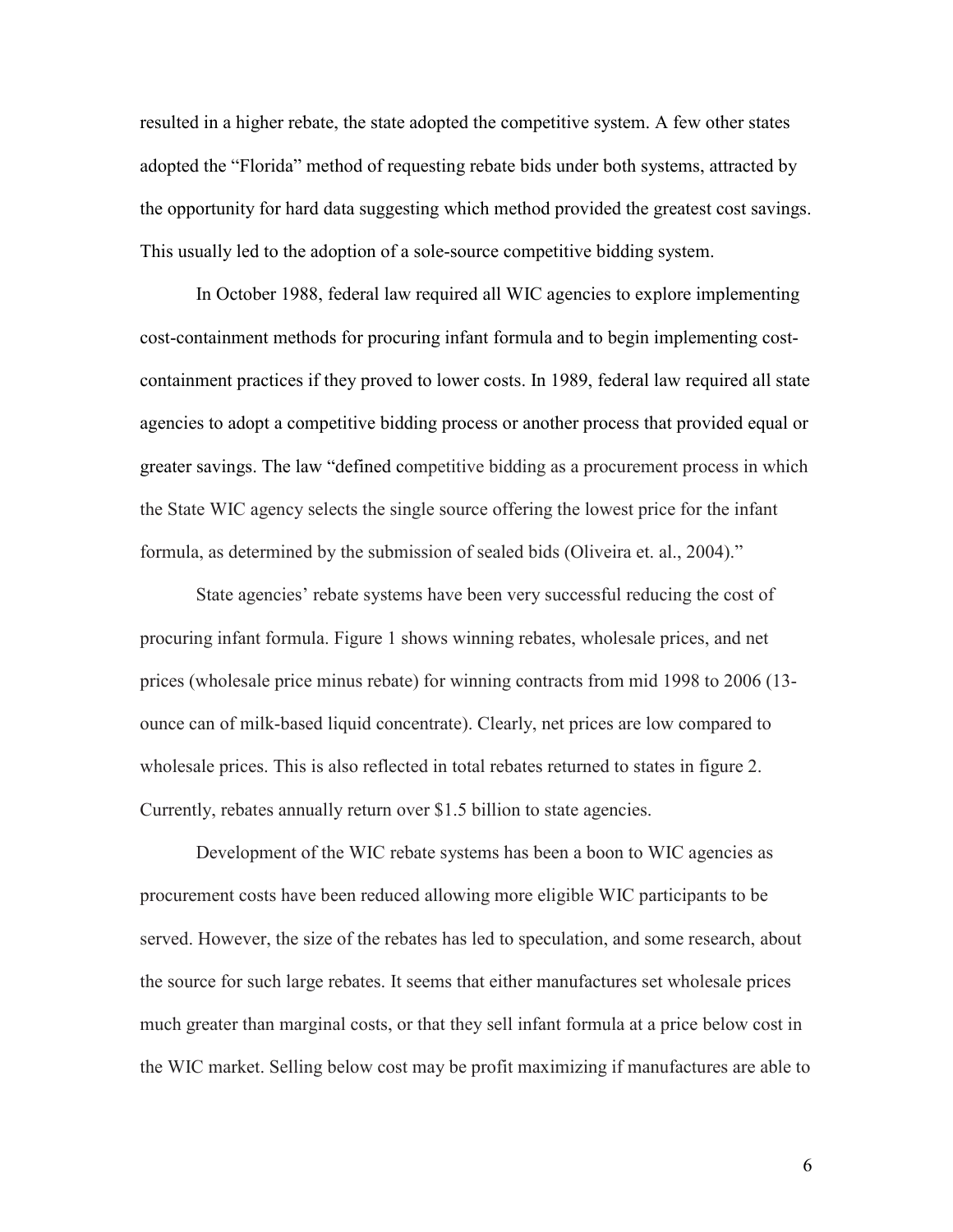subsidize the loss with increased profits from non-WIC customers. For example, if WIC produces a "spillover effect" whereby the brand of infant formula holding the WIC contract is given preference by non-WIC customers, then there may be an incentive for manufacturers to secure the WIC contract even if that means selling to WIC customers at a loss. The General Accounting Office (GAO, now the General Accountability Office) in 1998 identified two potential sources for a spillover effect. Doctors may give preference to the WIC brand of infant formula when recommending a brand of infant formula to new mothers. Or, WIC contracts may give the WIC brand greater shelf-space on grocery-store shelves increasing sales to non-WIC customers (GAO, 1998). While the GAO's 1998 report recognized the possibility of a spillover effect, it discounted the possibility of the effect being large enough to entice manufactures to sell to WIC below cost.

Oliveira, et. al, (2004) note that since the implementation of state rebate programs, the retail price of infant formula has risen faster than the rate of inflation.<sup>3</sup> They suggest that WIC and its rebate program may affect retail prices to non-WIC customers in two ways. WIC may remove many of the price sensitive, low-income customers from the market, leaving only less price sensitive high-income customers paying for infant formula out of their own pockets. With few price-sensitive customers actually paying for infant formula, manufactures may have the ability to charge higher prices. Alternatively, they suggest a spillover effect from sole-source contracts may increase demand for the contract brand from non-WIC customers, leading to higher retail prices. An event study analysis and a multiple regression analysis suggested that being the contract brand of infant formula increased that brand's price and that the larger the

<sup>&</sup>lt;sup>3</sup> The 1998 GAO report also notes that infant formula prices increased at a real rate of about 9 percent annually after sole-source contracts were mandated, compared to about 3 percent in other time periods.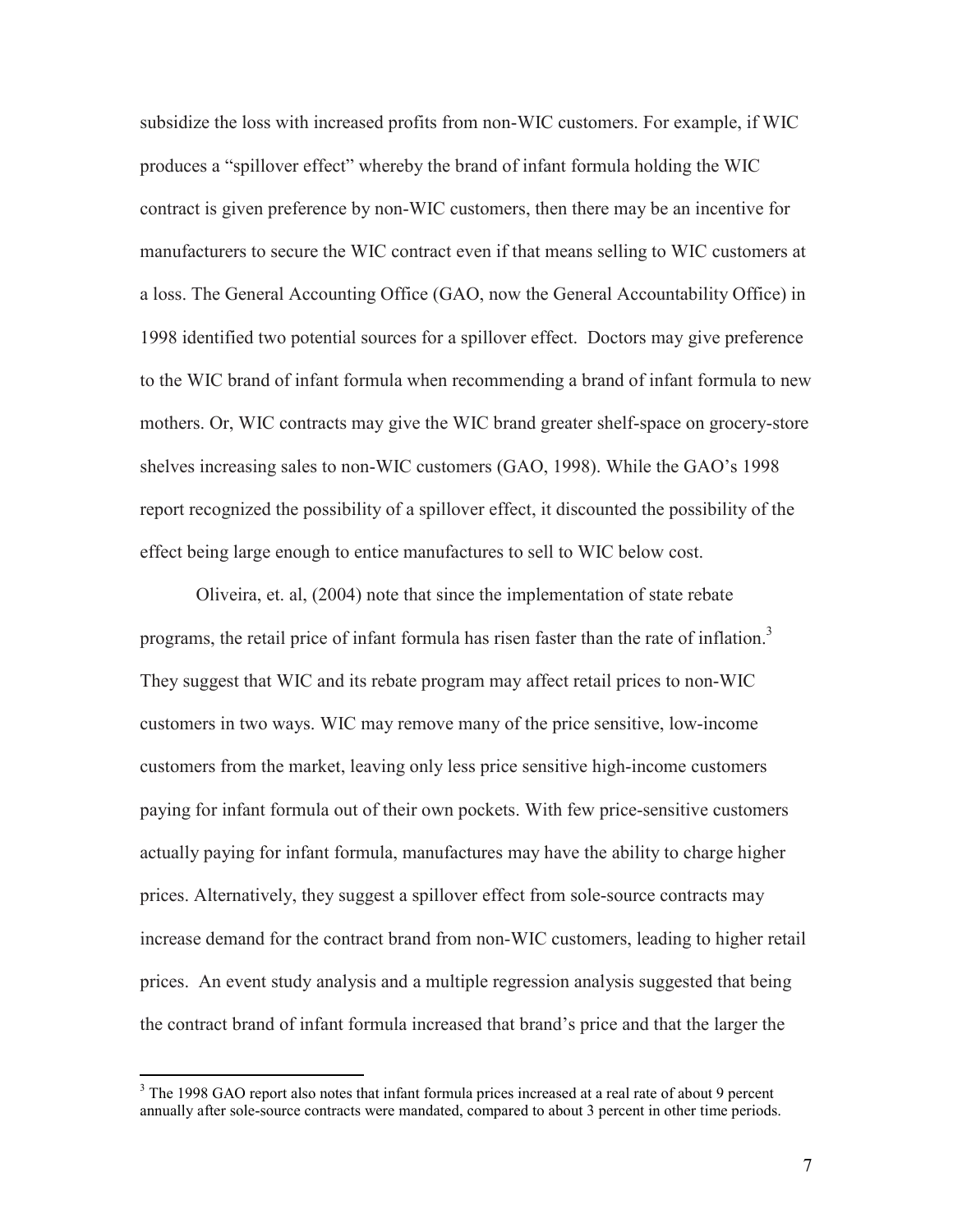size of the WIC market relative to the non-WIC market the higher the price of the contract and non-contract brands of infant formula.

Betson (2007) develops a theoretical model of manufacturer behavior, given the presence of the WIC program and sole-source contracts. Betson's primary conclusion is that the effect of the WIC program will be to decrease prices to non-WIC consumers, rather than to increase them. A substantial weakness of the Betson model is the lack of attention to the possibility of a spillover effect. Huang and Perloff (2007) show the importance of spillover effects for infant formula markets. They use a multinomial logit model to estimate market shares of different brands of infant formula when they hold and do not hold the WIC contract. They find that after a brand gains the WIC contract, their share of the market increases substantially immediately. However, they find that the brand's share grows even more, gradually over time. Market shares of winning firms grow from less than 20 percent to over 70 percent in a period of time less than two years. The authors also find a similar, but opposite, reaction in the brand that loses the WIC contract.

#### A theoretical model of rebate bids and wholesale prices

 Infant formula manufacturers (potentially) derive profit from two distinct markets: the WIC market  $(Q^W)$  and the non-WIC  $(Q^N)$  market. I assume the number of units sold in the WIC market is exogenous and perfectly price insensitive.<sup>4</sup> The WIC market includes persons participating in the WIC program. Once a person no longer qualifies for the WIC program, or does not participate in the WIC program, they become part of the non-WIC market if they continue to purchase infant formula.

 4 WIC infants are determined by program eligibility standards, and total amount of formula a family can purchase for an infant is set by Federal mandate.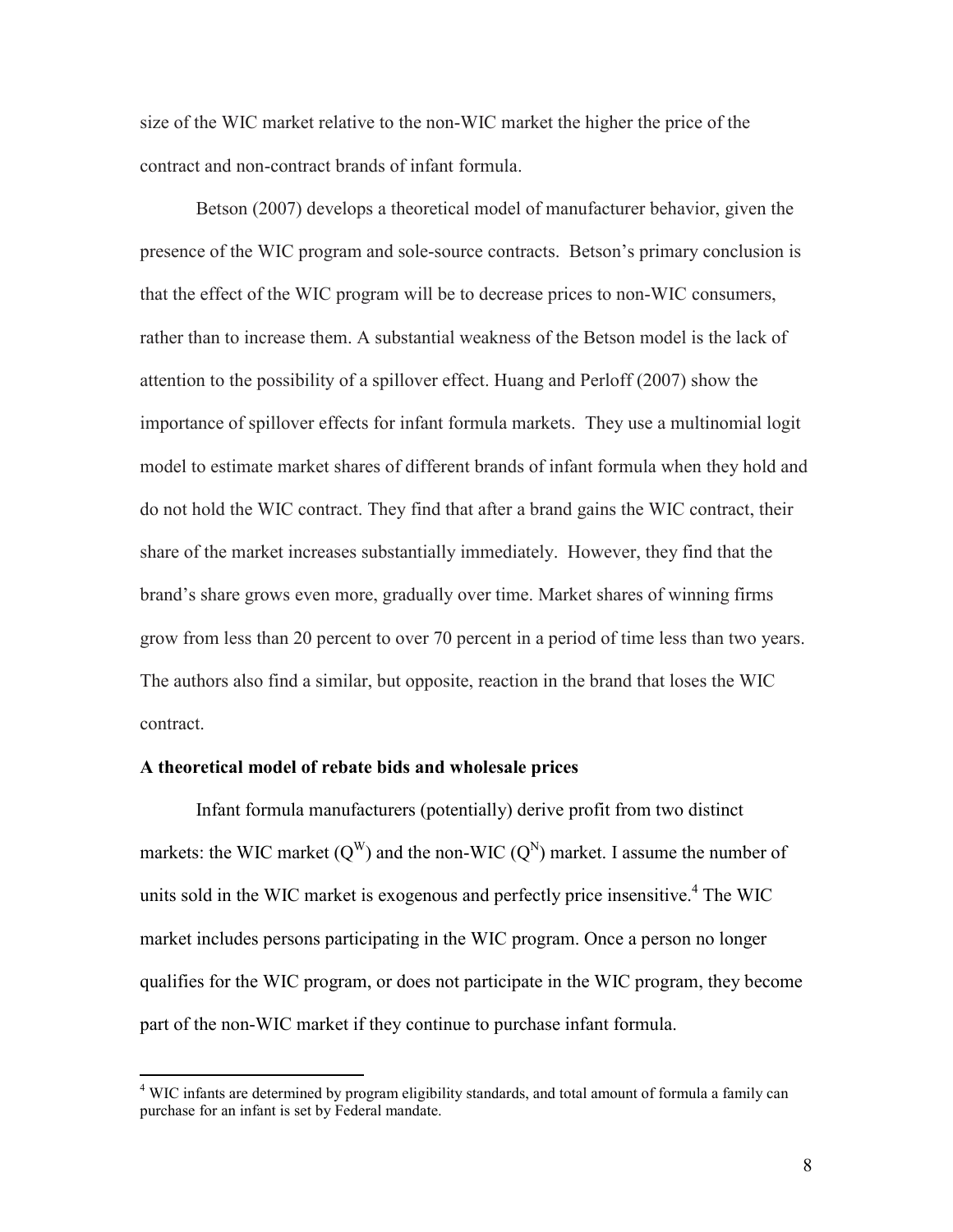WIC contracts are between WIC state agencies, or alliances if multiple states negotiate contracts jointly, and infant-formula manufacturers. Hereafter, I will refer to infant-formula manufacturers as firms and state agencies/alliances as agencies. Firms bidding decisions are based on potential contracts with agencies which have implications for sales in the WIC and non-WIC market. Define the demand for formula from non-WIC customers in market i as  $Q_i^N = Q_i^N(P_{m,...,P_M})$ , where  $P_m...P_M$  represent firm-specific prices for the m=1 to M firms selling to customers in market i. Market i includes customers in the geographic area corresponding to agency i; that is, states or groups of states if states are allied in contract negotiations. Huang and Perloff (2007) suggest that a WIC contract produces a spillover effect for a firm and this "shelf-space" effect seems exogenous to the firm's decision. Considering Huang and Perloff 's evidence, a firm should expect some share of the non-WIC market if they win the WIC contract and a smaller share if they do not win the contract, therefore demand for firm m is written

$$
Q_{m,i}^N = \begin{cases} s_{w} Q_i^N & \text{if awarded the contract} \\ s_i Q_i^N & \text{if not awarded the contract} \end{cases},
$$
\n(1)

where  $s_w > s_l$  are market shares when awarded or not awarded the WIC contract. Letting  $\rho_{m,i}$  equal the probability of firm m winning the contract in market i, the non-WIC demand can be written as

$$
Q_{m,i}^N = \rho_{m,i} s_{w} Q_i^N + (1 - \rho_{m,i}) s_i Q_i^N + \zeta_i
$$
 (2)

$$
= (s_i + \theta_i \rho_{m,i}) Q_i^N + \zeta_i, \qquad (3)
$$

where  $\zeta_i$  is a mean-zero stochastic element, and  $\theta_i = (s_w - s_l)$ . Let  $(Q_i^W + \eta i)$  represent (uncertain) formula demand from WIC customers in the market area represented by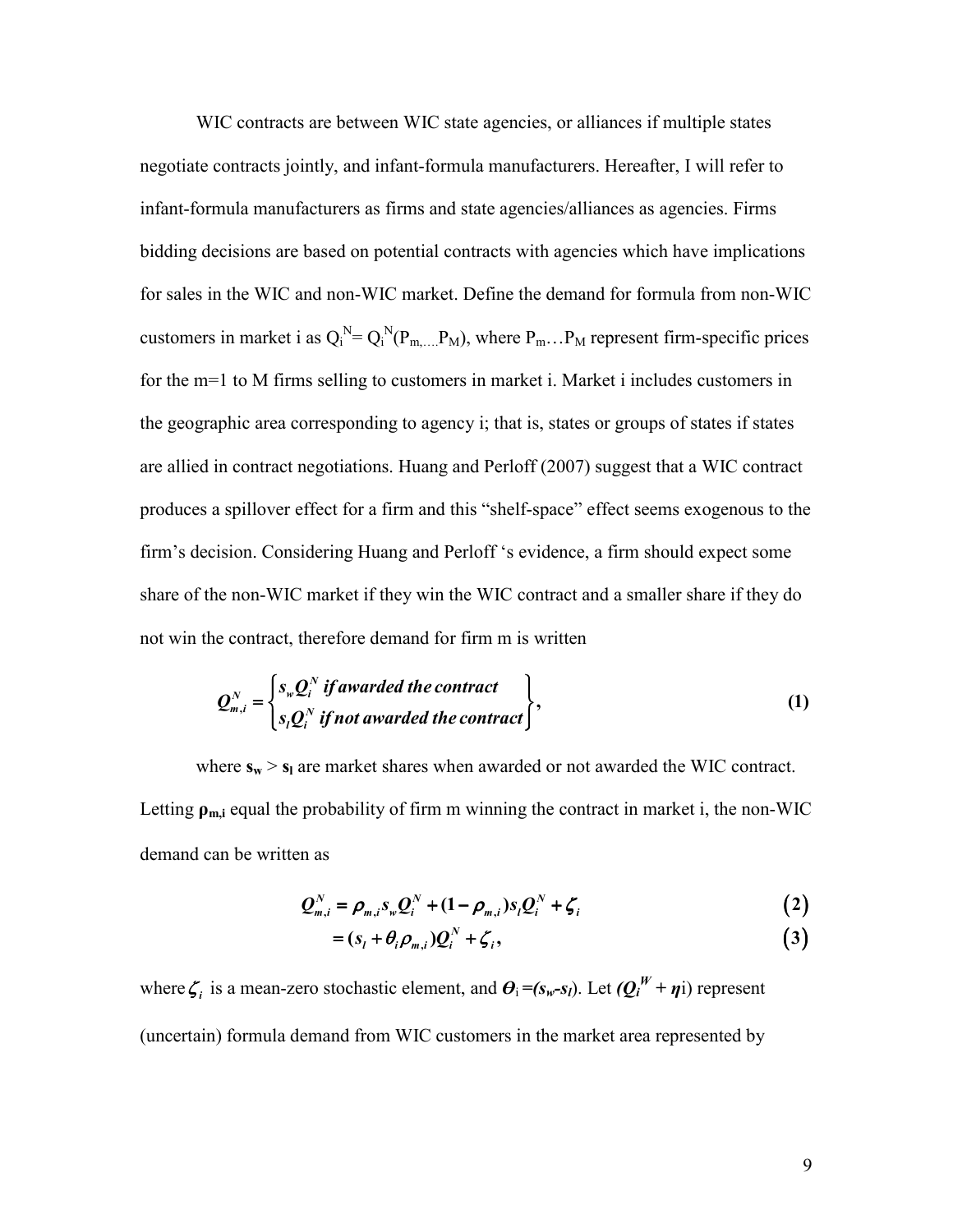agency i.  $(\eta_i)$  is a zero mean stochastic element). Expected formula demand for firm m from agency (market i), can be written as:

$$
E[Q_{m,i}] = E[Q_{m,i}^N] + E[Q_{m,i}^W] = (s_i + \theta_i \rho_{m,i})Q_i^N + \rho_{m,i}Q_i^W.
$$
\n(4)

Expected profit for firm m is:

$$
E[\Pi_{m,i}] = P_{m,i}(s_i + \theta_i \rho_{m,i})Q_i^N + (P_{m,i} - R_{m,i})\rho_{m,i}Q_i^W - c_{m,i}((s_i + \theta_i \rho_{m,i})Q_i^N + \rho_{m,i}Q_i^W), (5)
$$

where  $R_{m,i}$  is firm m's rebate bid and  $c_{m,i}$  is a the constant marginal cost of producing, transporting, and selling a unit of infant formula in market i.

It may seem inappropriate to model marginal cost as being constant. It is arguable that there may be economies of scale and that selling in the WIC market allows the firm to lower per unit costs by operating at a higher scale. However, the assumption here is that marginal costs are invariant only in market i.

I assume that firms have two choice variables,  $P$  and  $R$ , but that they make optimizing decisions in two steps. Evidence suggests that firm's choose  $P$  before they choose  $\mathbf{R}$ . Wholesale prices change infrequently (Oliveira and Davis), while rebate auctions occur in various markets quite frequently and at times that do not generally coincide with wholesale price changes, suggesting the rebate bids are formulated at different times than prices. So, firm m chooses price in market i:

$$
\frac{\partial E[\Pi_i]}{\partial P_{m,i}} = P_{m,i}(s_i + \rho_{m,i}\theta_i) \frac{dQ_i^N}{dP_{m,i}} + (s_i + \rho_{m,i}\theta_i)Q_i^N + \rho_{m,i}Q_i^W - c_{m,i}(s_i + \rho_{m,i}\theta_i) \frac{dQ_i^N}{dP_{m,i}} = 0
$$
 (6)

Solving equation (6) provides the optimal price to charge in market i

$$
P_{m,i}=c_{i,m}-\left(\frac{dQ_i^N}{dP_{m,i}}\right)^{-1}\left[\left(Q_i^N\right)+\left(\frac{\rho_{m,i}Q_i^W}{s_i+\theta_i\rho_{m,i}}\right)\right],\qquad(7)
$$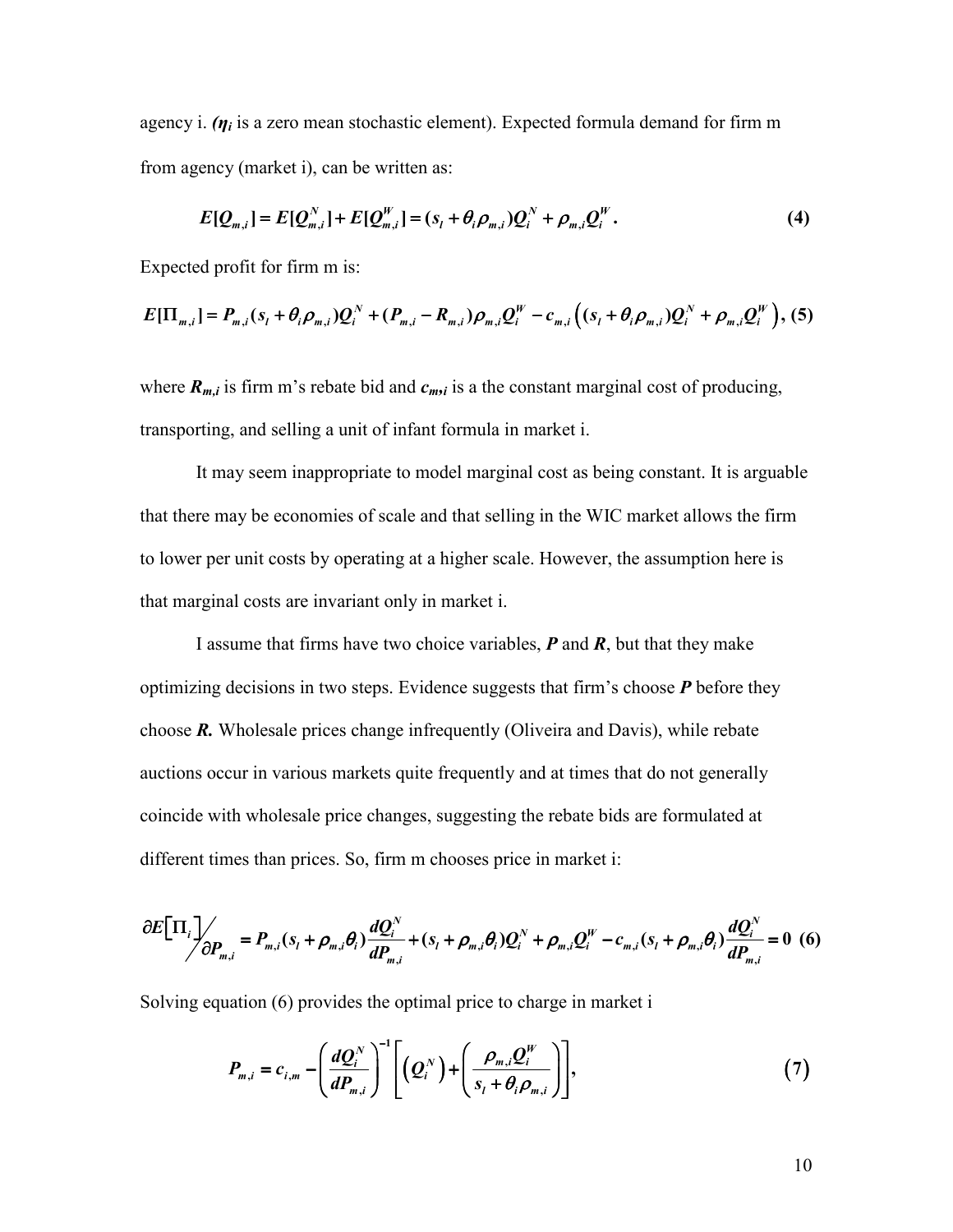where 
$$
\frac{dQ_i^N}{dP_{m,i}} = \frac{\partial Q_i^N}{\partial P_{m,i}} + \sum_{m \neq o} \frac{\partial Q_i^N}{\partial P_{o,i}} \frac{dP_{o,i}}{dP_{m,i}}
$$
 is the total derivative of non-WIC demand

with respect to firm m's price. It is the change in non-WIC demand in market i from a change in firm m's price, recognizing that competing firms may react to m's price change. In short, it recognizes oligopolistic reactions in light of the concentrated industry structure.

Infant formula manufactures contend they do not price discriminate geographically and charge a single price in all markets. Lacking any guidance for how a single price might be determined, I assume the single national price is determined by averaging over all i markets. Letting

$$
\overline{\rho}_m = \frac{\sum\limits_{i}^{I} \rho_i}{I}, \overline{\theta} = \frac{\sum\limits_{i}^{I} \theta_i}{I}, \overline{\partial Q}^N / \overline{\partial P}_m = \frac{\sum\limits_{i}^{I} \partial Q_i^N}{I},
$$
\n
$$
\overline{P}_m = \frac{\sum\limits_{i}^{I} P_{m,i}}{I}, \overline{Q}^N = \frac{\sum\limits_{i}^{I} Q_i^N}{I}, \overline{Q}^W = \frac{\sum\limits_{i}^{I} Q_i^W}{I}, \overline{c}_m = \frac{\sum\limits_{i}^{I} c_i}{I}
$$

equation 7 becomes,

$$
\overline{P}_m^* = \overline{c_m} - \left(\frac{\overline{\partial Q}^N}{\overline{\partial P}_m}\right)^{-1} \left[ \left(\overline{Q}^N\right) + \left(\frac{\overline{\rho_m Q}^W}{s_t + \overline{\theta \rho_m}}\right) \right]. \tag{7a}
$$

An interesting comparative static examines the effect of a change in the WIC market on the wholesale price of infant formula.

$$
\frac{\partial \overline{P}_m}{\partial \overline{Q}^W} = -\left(\frac{\overline{\partial Q}_i^N}{\partial P_m}\right) \left(\frac{\overline{\rho_m}}{s_i + \overline{\rho_m \theta}}\right) > 0 \tag{7b}
$$

Equation 7b shows that a profit maximizing firm with market power will increase price as the size of the average WIC market increases.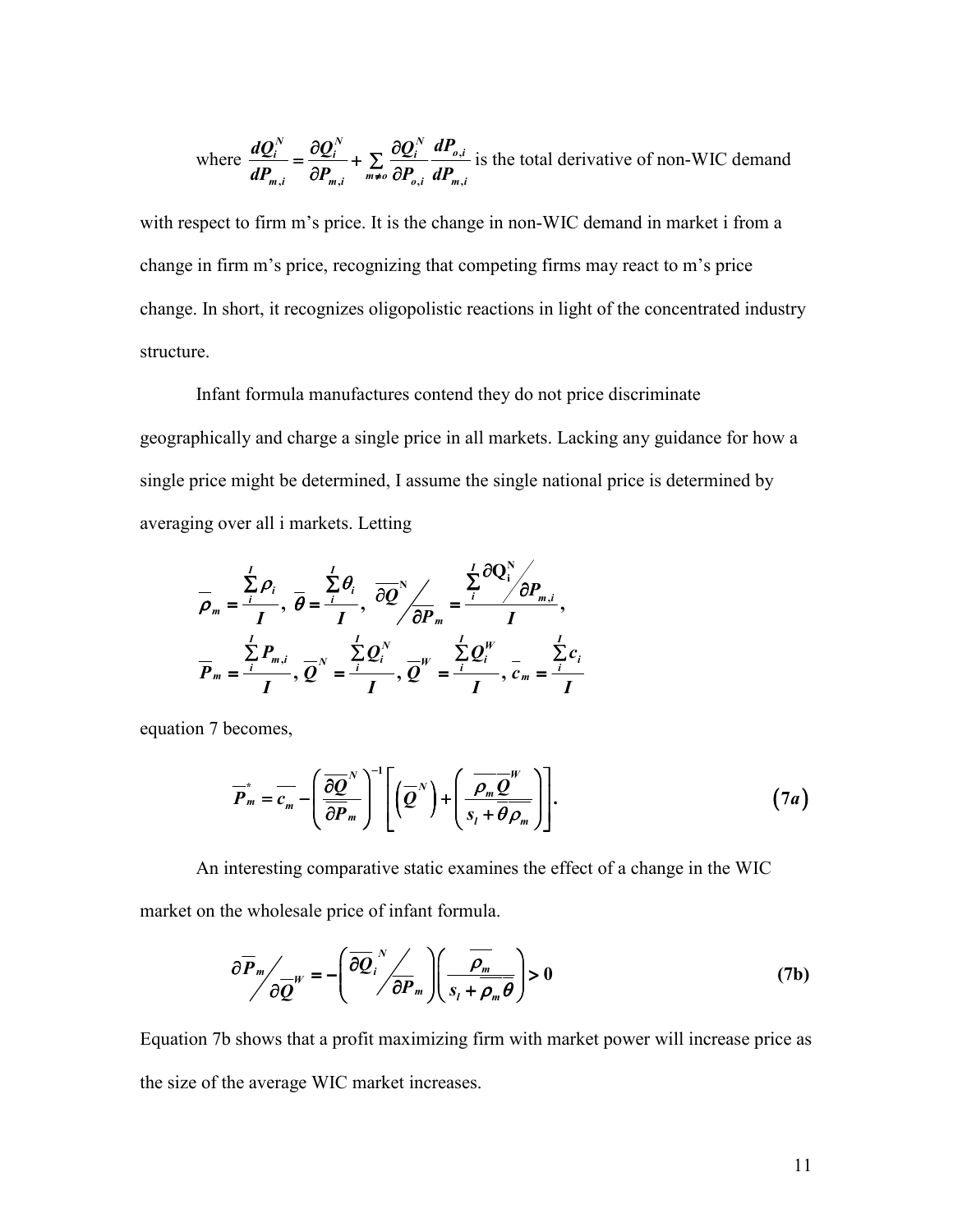Equation 7a can be rearranged to give the markup of price over marginal cost in a Lerner index as,

$$
\overline{\frac{P_m - c_m}{P_m}} = \left(\frac{-1}{\varepsilon_m}\right) \left[ \left(\frac{(s_1 + \overline{\theta} \overline{\rho}_m) \mathcal{Q}^N + \overline{\rho}_m \overline{\mathcal{Q}}^W}{(s_1 + \overline{\theta} \overline{\rho}_m) \overline{\mathcal{Q}}^N}\right) \right],
$$
\n(8)

\nwhere  $\varepsilon_m = \left(\frac{\partial \overline{\mathcal{Q}}^N}{\partial \overline{P}_m}\right) \left(\frac{\overline{P}_m}{\overline{\mathcal{Q}}^N}\right) = \left(\frac{\partial \overline{\mathcal{Q}}^N}{\partial \overline{P}_m}\right) \left(\frac{\overline{P}_m}{\overline{\mathcal{Q}}^N}\right) + \sum_{m \neq 0} \left(\frac{\partial \overline{\mathcal{Q}}^N}{\partial \overline{P}_o}\right) \left(\frac{\overline{P}_o}{\overline{\mathcal{Q}}^N}\right) \left(\frac{\overline{P}_m}{\overline{\mathcal{Q}}^N}\right),$  is

the total price elasticity of demand faced by manufacturer m. The portion of equation 8 in the square brackets is the effect of the WIC program on price-cost markups. It is clearly greater than 1 which suggests that the effect of the WIC program is to increase price-cost markups for infant formula sold in the non-WIC market.

Denote the optimal price for firm m, determined from equation 7a, as  $\overline{P}^*$ . Because  $\overline{P}^*$  is predetermined, the firm's decision to find the optimal rebate is to simply choose  $R<sub>m,i</sub>$  by maximizing

$$
E[\Pi_{m,i}] = \overline{P}_m^*(s_i + \theta_i \rho_{m,i})Q_i^N + (\overline{P}_m^* - R_{m,i})\rho_{m,i}Q_i^W - c_{m,i}((s_i + \theta_i \rho_{m,i})Q_i^W + \rho_{m,i}Q_i^W). (5a)
$$

The first-order condition is

$$
\frac{\partial \Pi_{m,i}}{\partial R_i} = \left(\overline{P_m^*} - R_{m,i}\right) Q_i^W \left(\frac{\partial \rho_{m,i}}{\partial R_{m,i}}\right) - \rho_{m,i} Q_i^W - c_{m,i} \left(\frac{\partial \rho_{m,i}}{\partial R_{m,i}}\right) \left(Q_i^N \theta_i - Q_i^W\right) = 0. \tag{9}
$$

Solving equation 9 gives the optimal rebate in market i,

$$
R_{m,i}^* = R_{m,i} = \overline{P}_m^* - \left(\frac{\rho_{m,i}}{\omega_{m,i}}\right) - c_{m,i} \left(1 + \theta_i \frac{\mathcal{Q}_i^N}{\mathcal{Q}_i^W}\right),\tag{10}
$$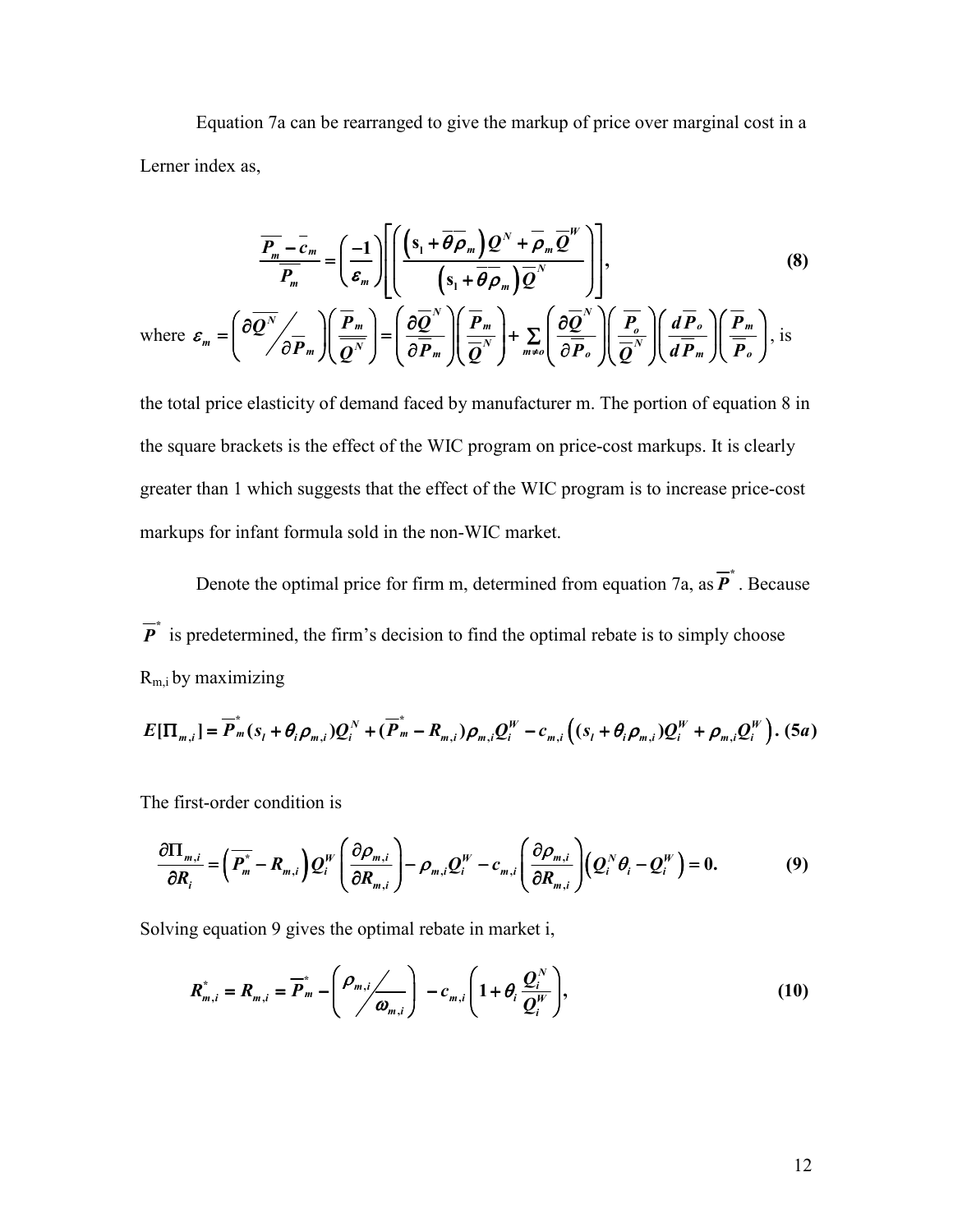where  $\overline{\omega}_{m,i} = \frac{\omega_{\mu,m,i}}{\sqrt{2\pi}}$ ,  $_{m,i}=\frac{\partial \mathcal{P}_{m,i}}{\partial R_{m,i}}>0$  $\frac{\partial}{\partial \rho_{m,i}} = \frac{\partial \rho_{j}}{\partial \rho_{j}}$  $=\frac{P_{m,i}}{2}$ ∂ is the marginal change in the probability of winning an auction,

from a change in the rebate bid. $5$ 

#### Estimating marginal cost

Rearranging equation 10, marginal cost in market i equals

$$
c_{m,i} = \left(\overline{P_m^*} - R_{m,i}^* - \frac{\rho_{m,i}}{\omega_{m,i}}\right) \left(\frac{Q_i^W}{Q_i^W + \theta_i Q_i^N}\right).
$$
\n(11)

Assuming that firms choose prices and rebates optimally, then the marginal cost of providing infant formula to market i can be calculated from equation 11.  $\overline{P}^*$  and  $\overline{R}^*_i$  are observable.  $\mathbf{Q}_i^N$  and  $\mathbf{Q}_i^W$  represent the total WIC and non-WIC demand in market i. While not directly observable, approximations for them are available. It seems reasonable to assume that a non-breastfeeding infant in the WIC market consumes, on average, the same amount of formula as a non-breastfeeding infant in the non-WIC market. Let  $\boldsymbol{a}$ equal the average amount of infant formula consumed by infants. Let  $q_{i,w}$  represent a single formula consuming infant in the WIC market i, then  $Q_i^W = \sum aq_i$ ,  $W = \sum_{i=1}^{W}$  $Q_i^W = \sum_{w} a q_{i,w}$  for w=1 to W WIC infants in market i.<sup>6</sup> Let  $q_{i,n}(\overline{P}^*)$  represent a single non-WIC infant for whom  $\overline{P}^*$  is less than their parent's reservation price, then  $Q_i^N = \sum aq_i$ ,  $N = \sum_{i=1}^{N}$  $\mathbf{Q}_{i}^{N} = \sum_{n} a q_{i,n}$  for n = 1 to N nonbreastfeeding infants not in the WIC market. Focusing momentarily on the term in the

second set of brackets in equation 11,

<sup>&</sup>lt;sup>5</sup> See Crespi and Sexton, 2005 for an application of this method to cattle procurement.

<sup>&</sup>lt;sup>6</sup> Note that if  $a_w$  is the amount of formula consumed by infant w, then  $\Sigma a_w q_{i,w} = a \Sigma q_{i,w}$  where the summation is over the w infants in market i.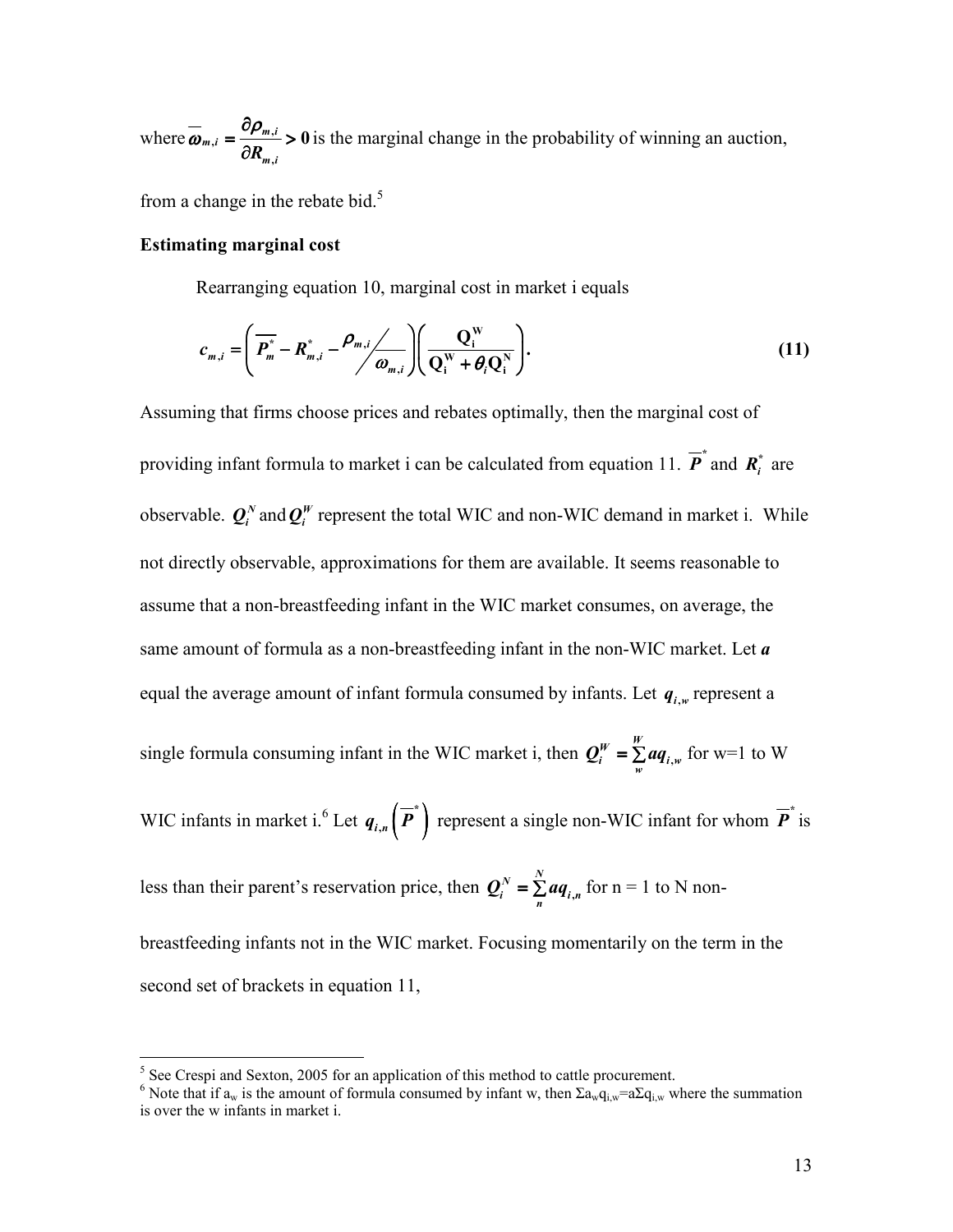$$
\left(\frac{Q_i^{\mathbf{W}}}{Q_i^{\mathbf{W}} + \theta Q_i^{\mathbf{N}}}\right) = \left(\frac{a \sum_{w=1}^{\mathbf{W}} q}{a \left(\sum_{w=1}^{\mathbf{W}} \frac{q}{i,w} + \theta_i \sum_{n=1}^{\mathbf{N}} q_{i,n}\right)}\right) = \left(\frac{\sum_{w=1}^{\mathbf{W}} q}{\left(\sum_{w=1}^{\mathbf{W}} \frac{q}{i,w} + \theta_i \sum_{n=1}^{\mathbf{N}} q_{i,n}\right)}\right),\tag{11a}
$$

under this formulation, WIC and non-WIC demand can be approximated by the number of (non-breastfeeding) WIC and non-WIC infants in each market.

Finally, equation 11 requires parameters  $\theta_i$ ,  $\rho_{m,i}$ , and  $\omega_{m,i}$ . I rely on Huang and Perloff who estimate market shares for infant formula manufactures when they hold a WIC contract compared to when they do not hold a contract to provide an estimate of  $\theta$ . The final parameters needed to calculate marginal cost in equation 11 are the probability, and marginal probability of supplying the winning WIC rebate. I detail a method to estimate these parameters below.

#### Estimating the probability of winning a contract

Firms are awarded WIC contracts by offering to sell infant formula to a WIC agency at a lower net price, wholesale price minus rebate, than other manufacturers. Manufacturers' bids are a function of their probability of winning. I assume manufacturers assess their probability of winning from their own bid relative to their wholesale price, the expected bids and wholesale prices of rivals, and any informational advantages from previously holding an agency's contract. To begin, I estimate a linear regression where rebate serves as the dependent variable, and wholesale price, the number of births in a market, and WIC infants in a market are independent variables. I also include annual dummy variables and a dummy variable that takes a value of one when a manufacture held the WIC agency's previous contract. So for each manufacturer m, I estimate a regression of the form,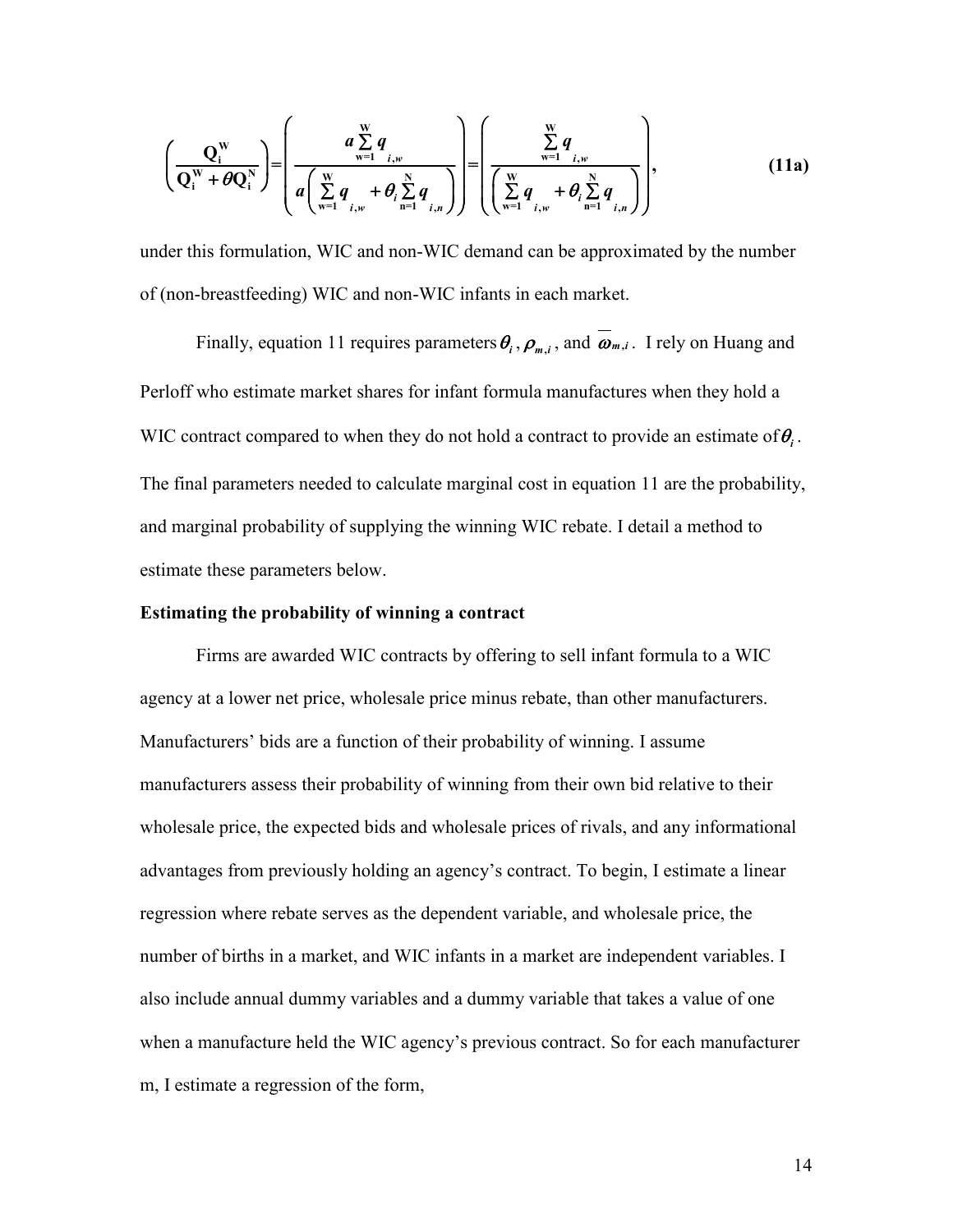$$
Rm = a_0 + \delta_t + \beta_P P_m + \beta_b \text{Births} + \beta_W \text{WICInfants} + \text{PCH}_M + \varepsilon. \tag{12}
$$

I assume each manufacturer forms expectations for other manufactures' bids as the predicted value from these regressions.

Let  $\mathcal{S}_m^i(P_m, R_m) = \alpha_m P_m + \gamma_m R_m + \xi_m$  indicate the cost of infant formula to WIC agency i, if they award the contract to manufacturer m, where  $\alpha_m$ ,  $\gamma_m$  are parameters to be estimated and  $\xi_m$  is a well-behaved error term arising from manufacturers' inability to fully observe costs. WIC chooses the manufacturer with the lowest cost,

 $\mathcal{G}_m^i(P_m, R_m) \leq \mathcal{G}_o^i(P_o, R_o)$ . However, manufactures cannot observe rivals' bids before the auction and so estimate the cost to WIC from rivals as  $\theta_o = \alpha_o P_o + \gamma_o \hat{R}_o + \xi_o$  where  $\hat{R}_o$  is the rival's expected bid. Let  $Y^i$  represent a random variable indicating that the WIC agency chooses manufacturer m when  $\mathcal{G}_m < \mathcal{G}_o$  for all o  $\neq$  m. Each manufacturer's probability of being chosen is,  $\rho_{m,i} = \text{Pr}\,ob(Y^i = m)$ , where

$$
\rho_{m,i} = F\left[\alpha P_m + \gamma R_{m,i} + \sum_{o \neq m} \alpha P_o + \gamma \hat{R}_{o,i} + \sum_{o \neq m} \xi_o\right]
$$
\n(13)

I assume o o m ξ  $\sum_{\phi \neq m} \xi_o$  is normally distributed and estimate equation 13 with a probit regression.

To estimate marginal cost, I need the probability that an agency would choose a particular manufacturer,  $\rho_{m,i}$  and the marginal effect,  $\boldsymbol{\omega}_{m,i}$ , of that manufacturer's rebate bid on the probability of being chosen. I can estimate these from the parameters in equation 13.

Data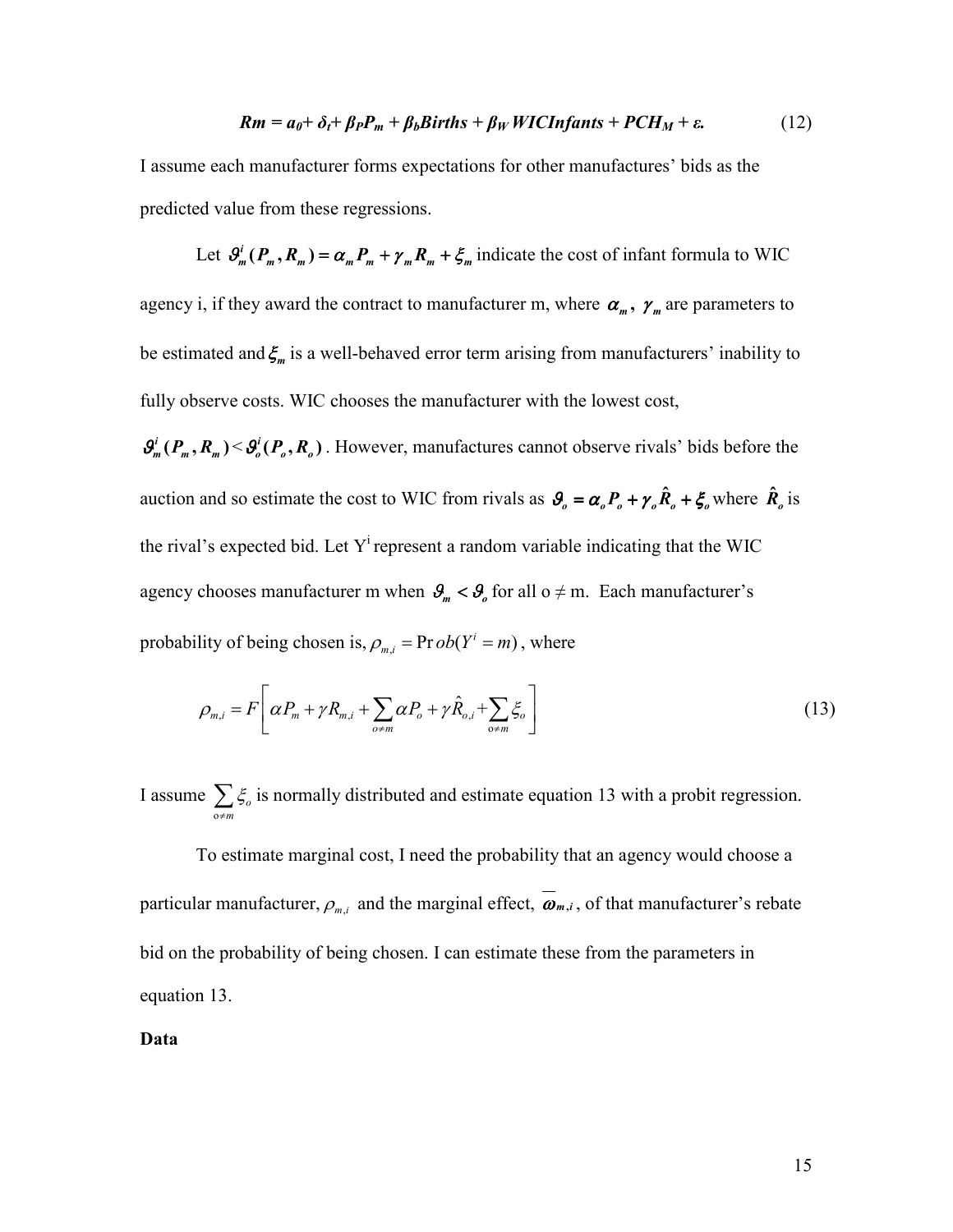The primary data in this study are a time-series, cross-section of firms' winning and losing rebate bids for all contract auctions from 1986 through 2007. Cross-sections are state WIC agencies, or alliances of multiple state agencies. Typically, agencies offer contracts for terms of about 3 years, and so over the duration of the data, agencies have a time-series of multiple contracts. Agencies initiated rebate systems in different years, and contracts can be extended so the number of contracts per agency varies. The data were compiled from a variety of sources including bidding records kept by the FNS and the Center for Nutrition Policy Promotion. Data were collected as available for both milkand soy-based formula in both powder and 13-ounce cans of liquid concentrate forms. Bids for soy-based formula are only sporadically available, and bids for powder-based are available for only the years since 1998. However, a nearly complete data set of bids for 13-ounce cans of milk-based liquid concentrate are available from 1986 to 2007 documenting winning and losing bids for each contract auctioned by WIC agencies. While agencies determine winning based on a weighted average net price, where the weights are the anticipated proportions of powder and liquid concentrate in milk and soy forms, Oliveira and Davis show that liquid-concentrate and powder bids are highly correlated suggesting that bids for either type should be a good proxy for the other, and for the weighted average bid. So, given the dearth of data on powder bids, the analysis in this report uses bids for milk-based liquid concentrate.

 The data also include the national wholesale prices for a truckload size shipment of infant formula; the price agencies use when evaluating which rebate bid will provide the lowest net price (wholesale price minus rebate). Rebates and wholesale prices are adjusted to constant 2007 dollars using the consumer price index.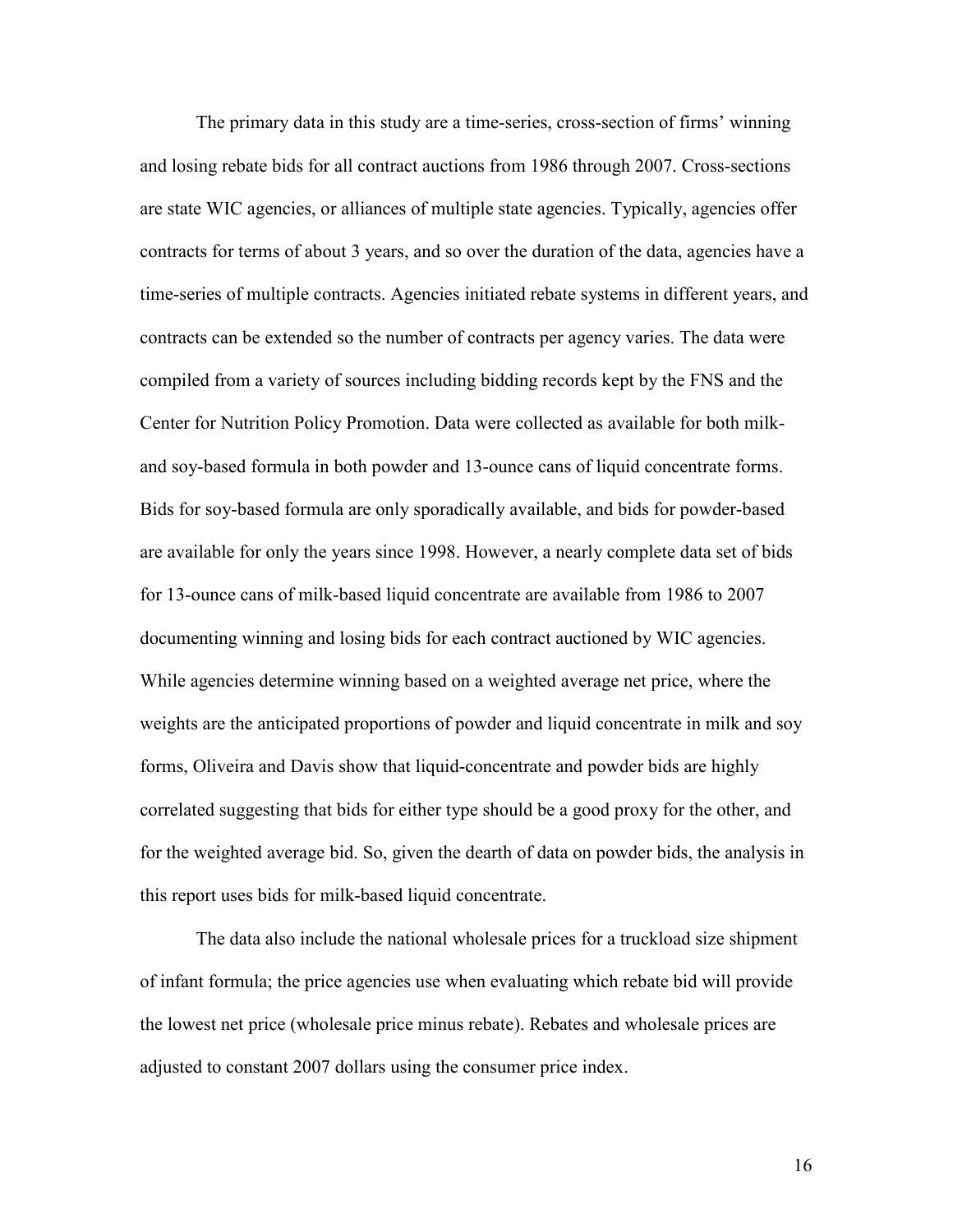The number of participating WIC infants comes from the Food and Nutrition Service of USDA (FNS). The FNS is the federal agency that manages and coordinates the individual state agencies. They regularly monitor state caseloads and other program characteristics, including the number of participating WIC infants.

 Non-WIC infants are estimated by taking the number of births in a state and subtracting the number of participating WIC infants. Births for 1986-2000 are from the National Centers for Disease Control. Census estimates of births are used for 2000-2007. Counts of WIC and non-WIC infants are adjusted with breastfeeding rates as estimated by the Ross Mothers' Survey.

 Table 1 presents the means and standard deviations for rebates and wholesale prices in constant 2007 dollars. It is interesting to note that wholesale prices are quite similar for the two dominant firms, Mead Johnson and Ross, and for the two secondary firms Wyeth and Carnation. It is also interesting that firms did not bid for every contract available. The number of available auctions is given by the number of wholesale price observations, while the number of bids offered is given by the number of rebate observations. Future research will examine the determinants of bid submission.

#### Probit results and markup estimates

Table 2 shows the results from estimating equation 12 for each manufacturer with OLS regressions. An auction is included in each sample conditional on a positive rebate bid to reflex that manufacturers' expectations are based on positive bids only. The predicted values from these regressions are independent variables in the probit regressions that follow.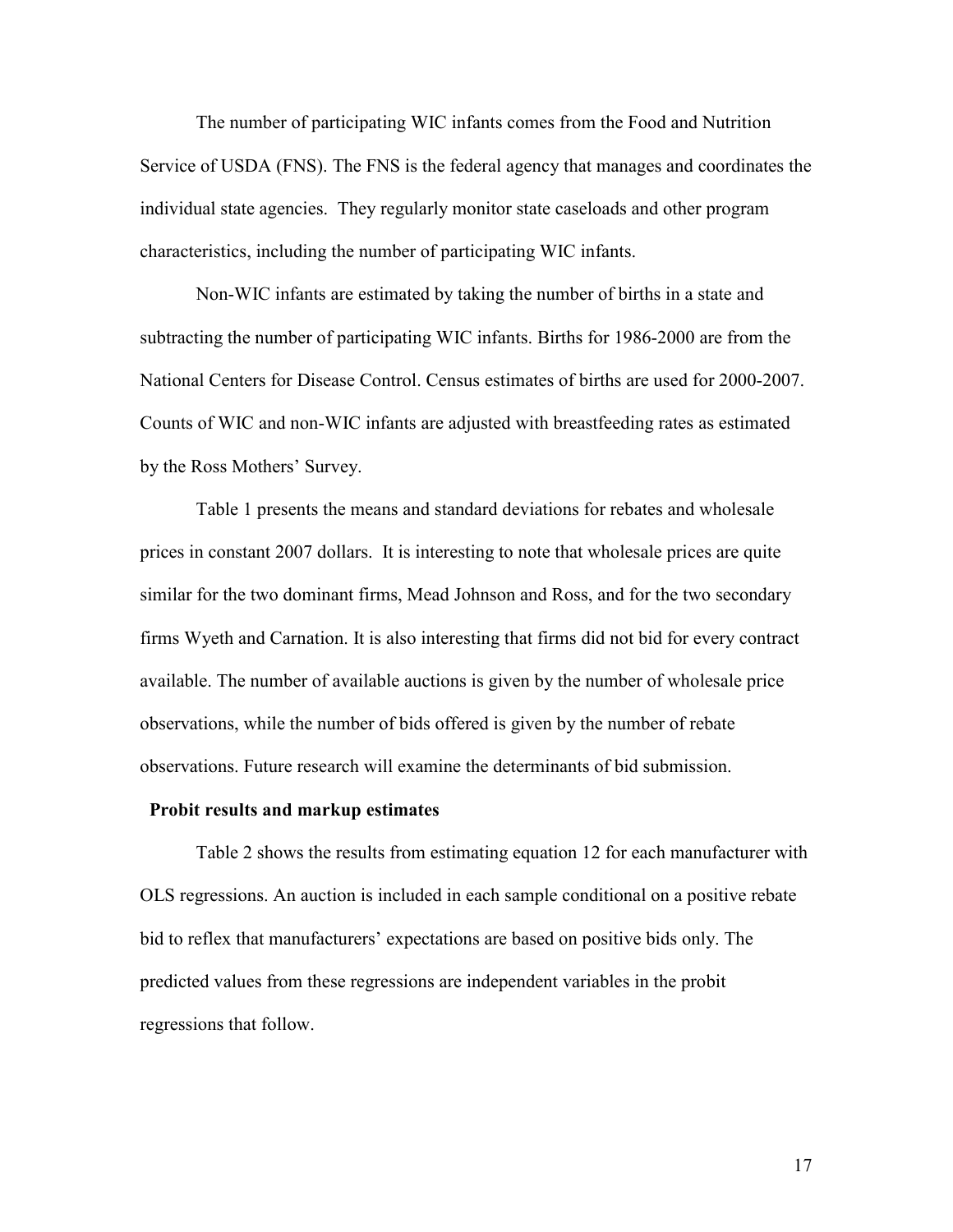Table 3 shows the results from probit regressions for each manufacturer. Mead Johnson and Ross bid in nearly every auction, but Wyeth and Carnation bid in only a subset of auctions. In only a very few auctions do Wyeth and Carnation both bid in the same auction. To facilitate estimation of Mead Johnson and Ross probabilities, I create variables Third Bidder Rebate and Third Bidder Wholesale Price. If Wyeth bids in an auction with Mead Johnson and Ross, then Wyeth is the third bidder. If Carnation bids in an auction with Mead Johnson and Ross, then Carnation is the third bidder. If both firms bid, then the third bidder is the average of Wyeth and Carnation.

Fit statistics at the bottom of the table suggest the model fits the data reasonably well. A manufacturer's own rebate and wholesale price are the most consistently significant predictors of the probability of winning an auction. As expected, the higher manufacturer's own rebate the greater the probability of winning, holding wholesale price constant. Conversely, higher wholesale price decreases the probability of winning. Being the previous contract holder seems important for Mead Johnson and Ross. This reflects that all else constant, Mead Johnson and Ross are likely to be awarded a contract if they also held the previous contract, likely because changing suppliers is costly. Changing suppliers is costly because vendors and WIC participants must be notified of the change in the brand acceptable to WIC. Agencies are also likely sensitive to infant participants, whose mothers do not want to change brand of infant formula once feeding has begun with another brand.

Table 4 shows the marginal effects with standard errors for each manufacturer's rebate. The estimates suggest that a \$0.10 increase in rebate increases the probability of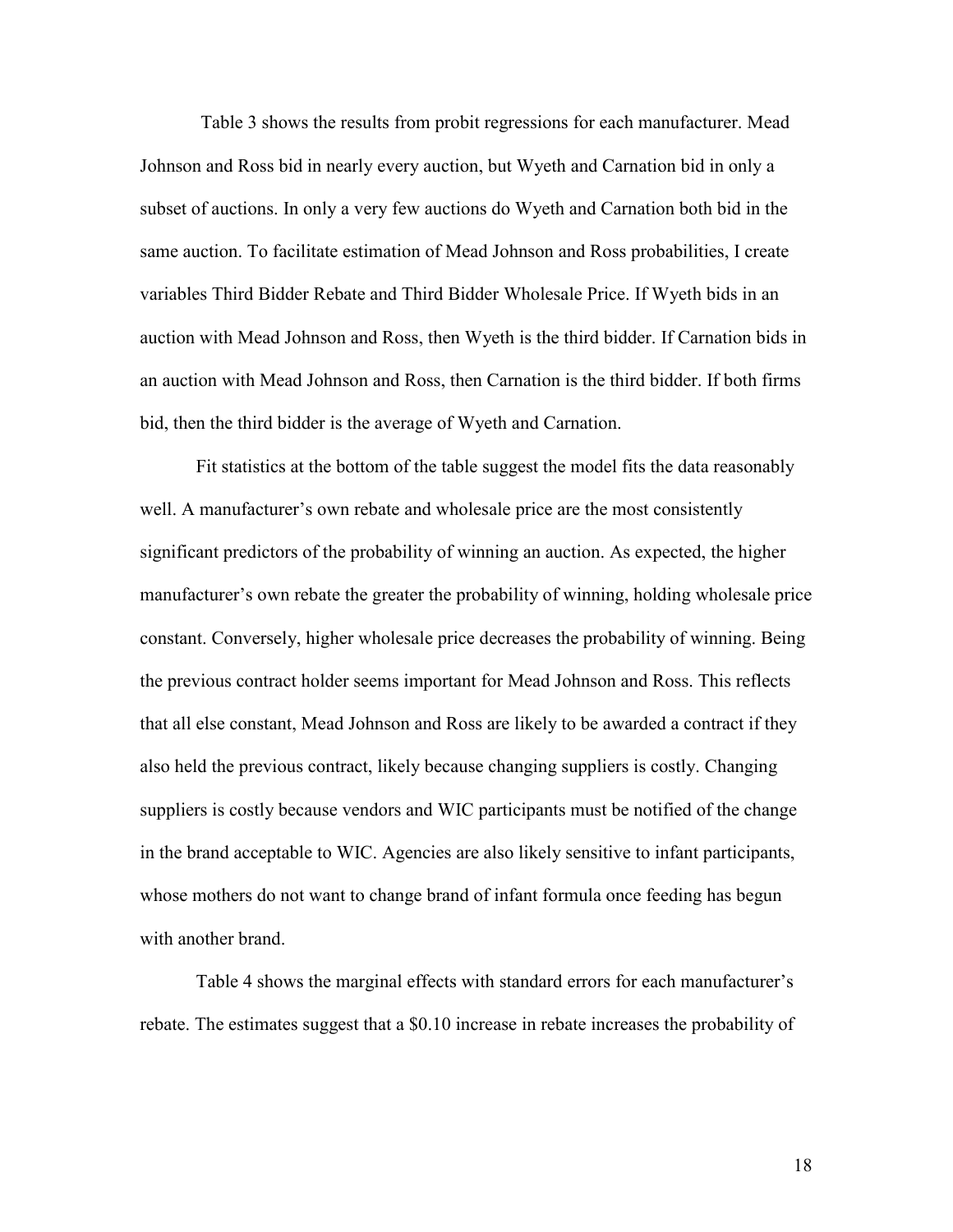winning, by .0887, .0924, .0697, .167 for Mead Johnson, Ross, Wyeth, and Carnation respectively.

 Table 5 shows the results from estimating marginal cost according to equation 11. Equation (11a) shows that counts of non-breastfeeding infants and the difference in market share with and without a WIC contract are needed to estimate marginal cost. I use the estimate of the difference in market share estimated in Perloff and Huang. Their analysis suggests that within the length of a typical contract (that is to say, in a period of time less than 3 years) market shares of the non-contract brands fall to less than 20%, while market shares of contract brands increased to over 70%. Given this evidence, I use .55 as a measure of  $\theta$  in equation 11. WIC infant counts and Non WIC infants are readily available, as noted above, and there ratio is multiplied times  $\boxed{\overline{P}_m - R_{m,i} - \frac{P_{m,i}}{\sigma}}$ ,  $_{m} - R_{m,i} - \frac{P_{m,i}}{\sqrt{2}}$ m i  $\overline{P}_m - R_{m,i} - \frac{\rho_n}{\rho}$  $\left( \overline{P}_m - R_{m,i} - \frac{\rho_{m,i}}{\sigma_{m,i}} \right)$  $\begin{pmatrix} \sigma_{m,i} \end{pmatrix}$ 

is used to calculate marginal costs in accordance with equation 11.

 I estimate marginal cost for each observation included in each manufacturer's sample, and estimate a standard error for each observation using the delta method. Marginal costs appear small when compared to wholesale prices and rebates. Estimates for Mead Johnson, Ross, and Carnation are all below 30 cents per 13-ounce can of liquid concentrate (in constant 2007 dollars). In contrast, average wholesale prices for a 13 ounce can were \$3.29 for Mead Johnson, \$3.27 for Ross, \$2.91 for Wyeth, and \$2.92 for Carnation.

#### Implications of the WIC rebate program for non-WIC purchases

Equation 8, reproduced below, suggests the effect of the WIC program on pricecost margins.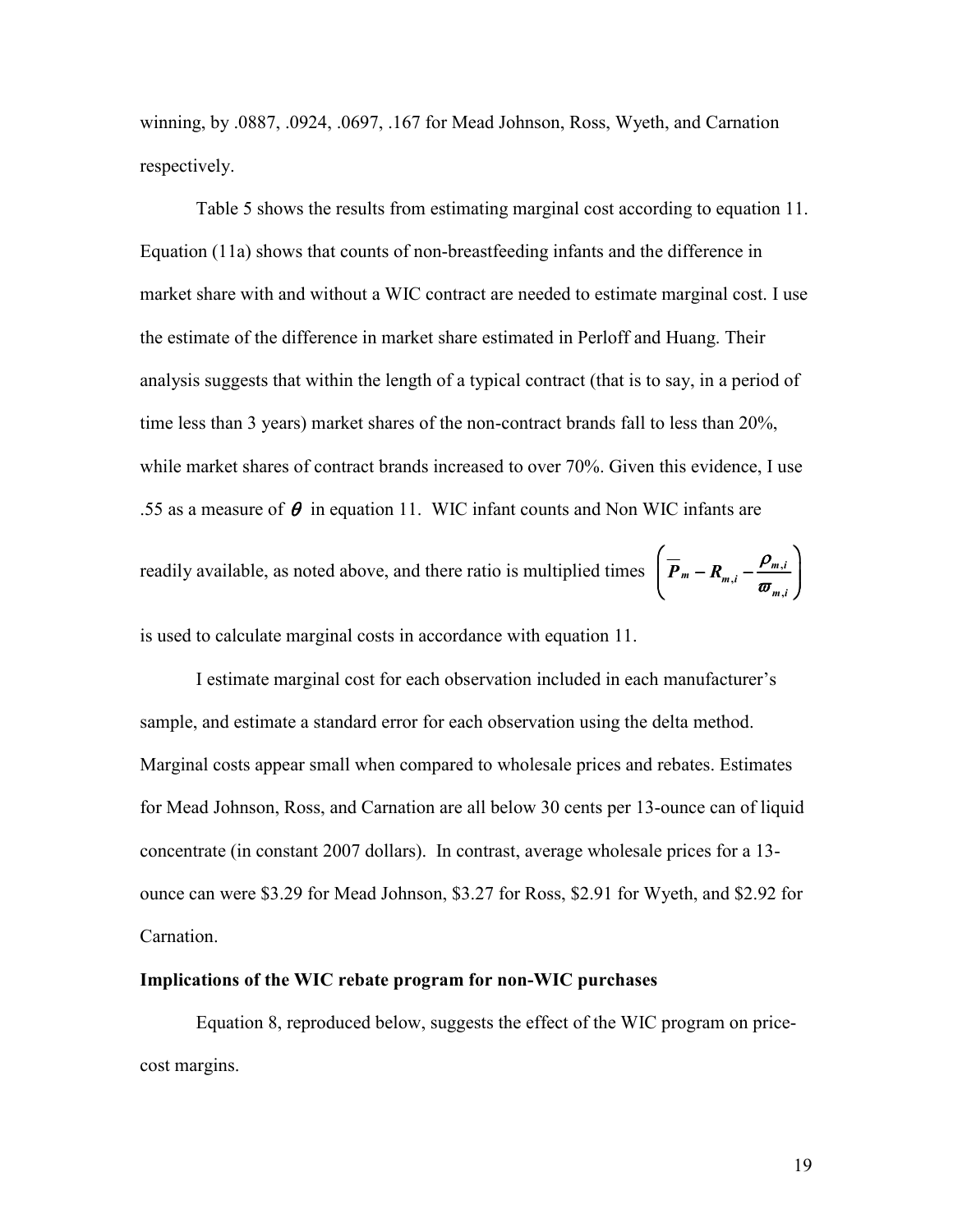$$
\overline{\frac{P_m}{P_m}} - \overline{c}_m = \left(\frac{-1}{\varepsilon_m}\right) \left[ \left(\frac{\left(s_1 + \overline{\theta} \overline{\rho}_m\right) \overline{Q}^N + \overline{\rho}_m \overline{Q}^W}{\left(s_1 + \overline{\theta} \overline{\rho}_m\right) \overline{Q}^N}\right)\right],\tag{8}
$$

Because I have estimated marginal costs and have data on prices, I can calculate the left hand side of equation 8. The markup of price over marginal cost is .9200 (Mead Johnson), .9258 (Ross), .8251 (Wyeth), and .9342 (Carnation). I also have estimates for the parameters in the square brackets in equation 8. Let  $s_1 = 2$ ,  $\Theta = .55$  based on Huang and Perloff. Table 4 gives estimates of  $\rho_m$  for Mead Johnson, Ross, Wyeth, and Carnation. Divide the numerator and denominator by  $1/Q^w$  and let the ratio of  $Q^N/Q^W = 1.632174$ . With these estimates, the value of the terms in the square brackets equals 1.6117 for Mead Johnson, 1.5494 for Ross, 1.4571 for Wyeth, and 1.4987 for Carnation. Solving 8, the total elasticities of demand are -1.75 (Mead Johnson), -1.67 (Ross), -1.77 (Wyeth), and -1.60 (Carnation).

It is interesting to consider the effect of the WIC rebate program on price setting. The markup without the WIC program would be equation 8 without the value of the term in square brackets, or  $1/(1.75) = 0.5708$ ,  $1/1.67 = 5975$ ,  $1/1.77 = 5663$ ,  $1/1.60 = 6233$ , for Mead Johnson, Ross, Wyeth, and Carnation. The effect of the WIC rebate program is increase markups by 92-57.08=34.92, 92.58-59.75=32.83, 82.51-56.63=25.88, 93.42- 62.23=31.09 percent for Mead Johnson, Ross, Wyeth, and Carnation. Alternatively, I can solve for the elasticity of demand that gives the observed markups. These effective elasticities are 1.09, 1.08, 1.21, and 1.07. Assuming that a monopolist will not set price on a portion of the demand curve with an elasticity of demand less than 1, since raising price when demand is inelastic will always increase profits, we see that the effect of the WIC rebate program is to allow manufacturers to set price at the point on the demand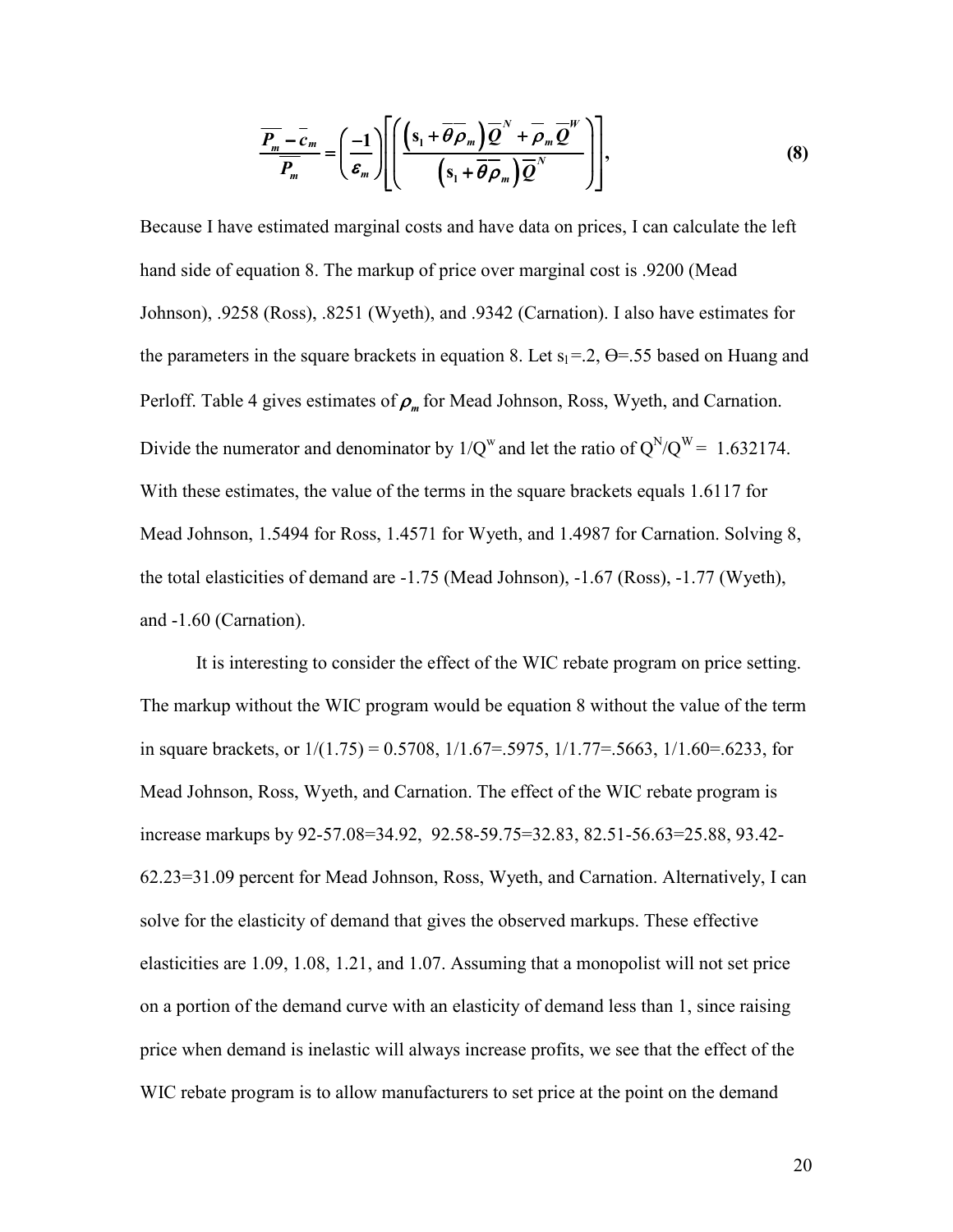curve providing nearly the highest possible profit. The intuition for these results is that the benefit from owning the sole-source contract is very large. Once the firm has the solesource contract the exogenous increase in market share from the spillover effect, and the sales to WIC customers, effectively isolates demand from price increases. Consumers buy the product based on non-price factors, like prominence on the shelf and doctors recommendations. It seems clear that in such circumstances firms would have much greater ability to increase price.

#### Conclusion

The WIC program has developed a creative way to limit the cost of procuring infant formula for participating infants by offering manufacturing firms the exclusive right to sell to WIC customers in exchange for a per unit rebate. While saving the government over \$1.5 billion annually, WIC rebates have considerable implications for non-WIC purchasers of infant formula. The results of this study suggest that infant formula manufacturers possess considerable market power allowing them to set wholesale prices in excess of marginal cost. I estimate marginal costs below 30 cents per 13-ounce can of milk-based liquid-concentrate infant formula for each of the manufacturers currently selling infant formula. Wholesale prices average over \$2.50 for all manufacturers and over \$3.00 per can for the two dominant firms (Mead Johnson and Ross). Given the estimate for marginal cost, I am able to estimate price cost margins and to examine the effect of the WIC rebate program on margins. I find that WIC contract holders are effectively isolated from price competition which allows them to price as if demand were nearly unit elastic. In contrast, without the WIC program, firms would price according to their demand elasticities, which I find range from -1.60 to -1.75. The result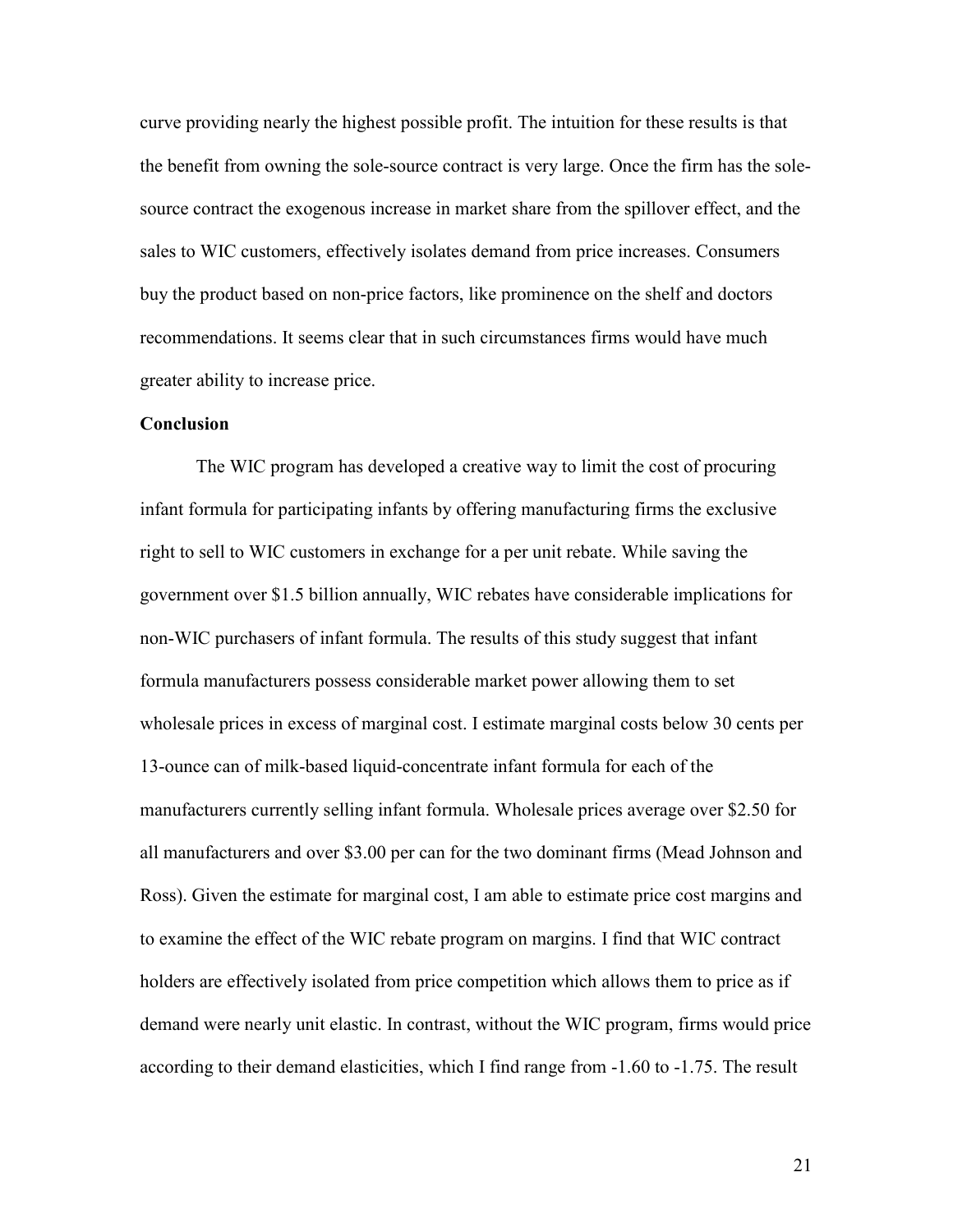is that firms can set prices about 26 to 35 percent higher than they could without the effect of the WIC program.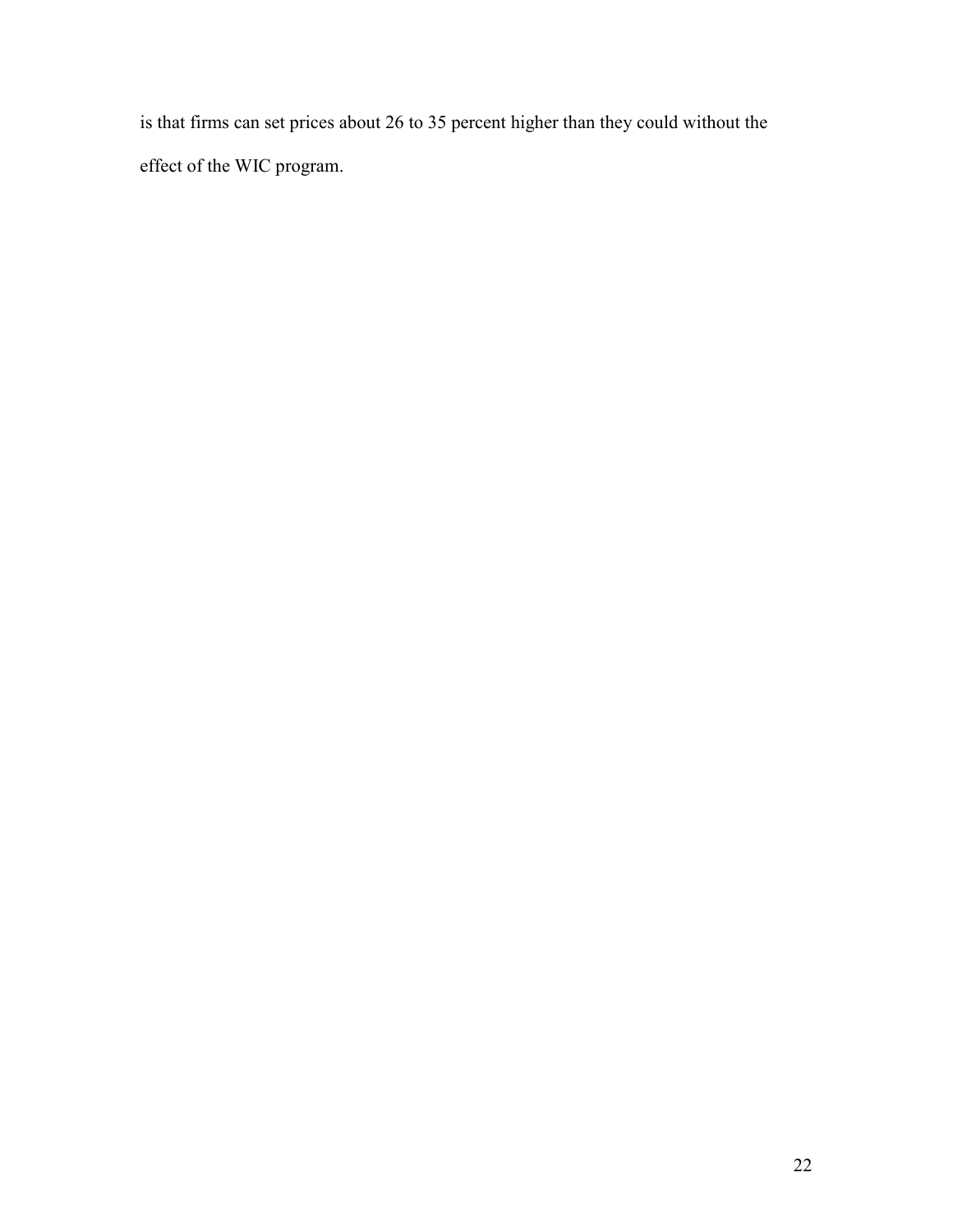# Table 1. Variable Means

| Table I. Variable Means          |       |              |
|----------------------------------|-------|--------------|
|                                  | Mean  | Observations |
| Mead Johnson Rebate              | 2.60  | 158          |
| Mead Johnson Wholesale Price     | 3.28  | 158          |
| Ross Rebate                      | 2.61  | 166          |
| Ross Wholesale Price             | 3.27  | 166          |
| Wyeth Rebate                     | 1.82  | 79           |
| Wyeth Wholesale Price            | 2.90  | 79           |
| <b>Carnation Rebate</b>          | 2.46  | 42           |
| <b>Carnation Wholesale Price</b> | 2.92  | 42           |
| <b>Births</b>                    | 13.20 | 172          |
| <b>WIC Infants</b>               | 5.59  | 172          |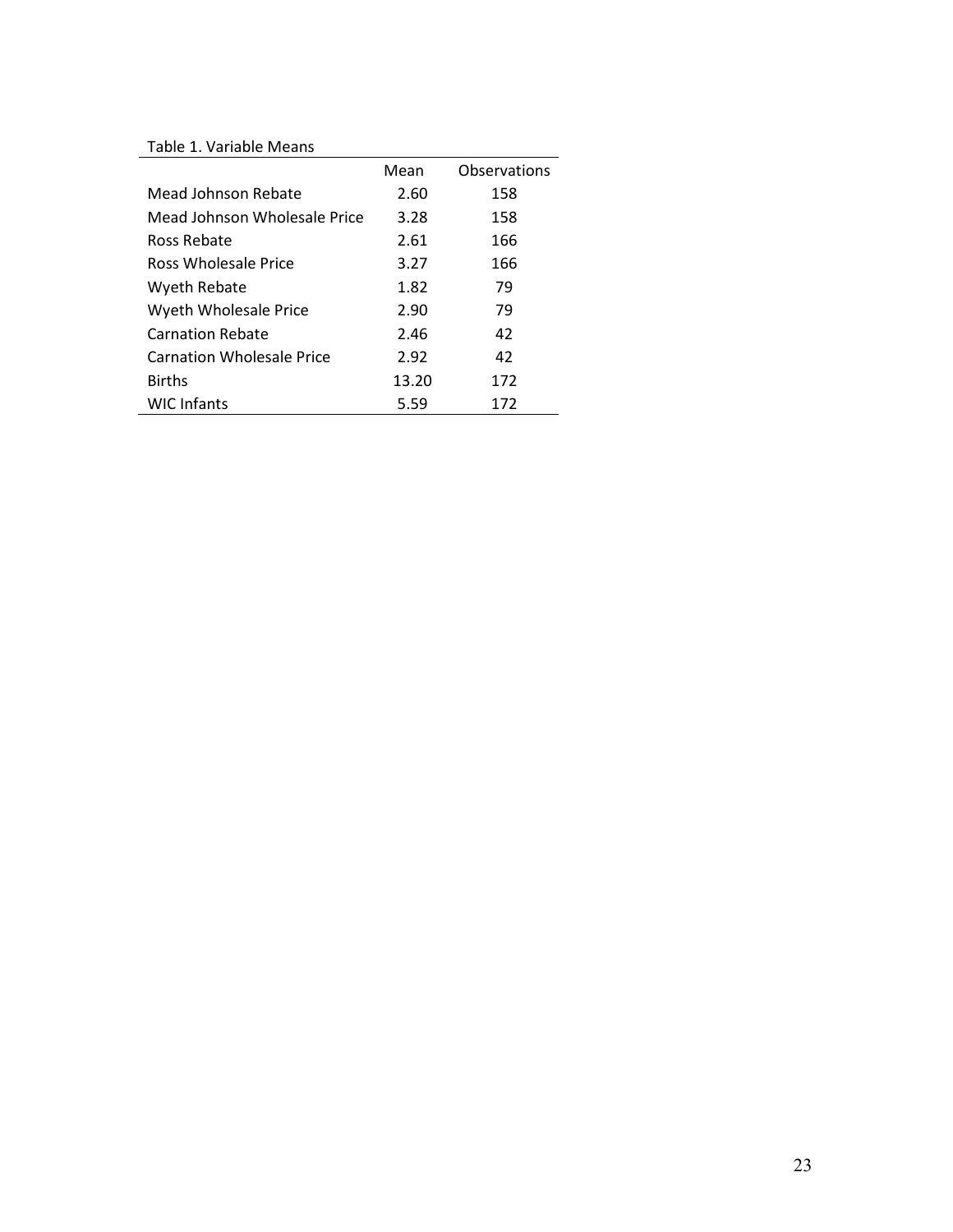# Table 2. Rebate OLS Regressions

|                                 | Mead         |             |              |               |
|---------------------------------|--------------|-------------|--------------|---------------|
|                                 | Johnson      | Ross        | Wyeth        | <b>Nestle</b> |
| <b>Wholesale Price</b>          | 1.2940***    | $0.9943***$ | 2.2713 ***   | 1.2076***     |
|                                 | (0.1636)     | (0.1901)    | (0.7076)     | (0.2319)      |
| <b>Births</b>                   | $-0.00091$   | 0.00380     | 0.00902      | 0.02593       |
|                                 | (0.0069)     | (0.0081)    | (0.0127)     | (0.0221)      |
| <b>WIC Infants</b>              | 0.01066      | 0.00646     | $-0.01112$   | $-0.02680$    |
|                                 | (0.0151)     | (0.0177)    | (0.0351)     | (0.0561)      |
| <b>Previous Contract Holder</b> | $0.1097*$    | 0.0346      | $0.3011***$  | $-0.1005$     |
|                                 | (0.0584)     | (0.0619)    | (0.1181)     | (0.1181)      |
| Constant                        | $-1.9818***$ | $-0.9647$   | $-4.5257***$ | $-1.2299**$   |
|                                 | (0.6355)     | (0.7377)    | (1.7248)     | (0.6447)      |
| Adjusted R2                     | 0.8578       | 0.7978      | 0.4141       | 0.8194        |

Annualy dummy variable included, std. errors in parentheses.

\*\*\* p<0.01, \*\* p<0.05, \* p<0.1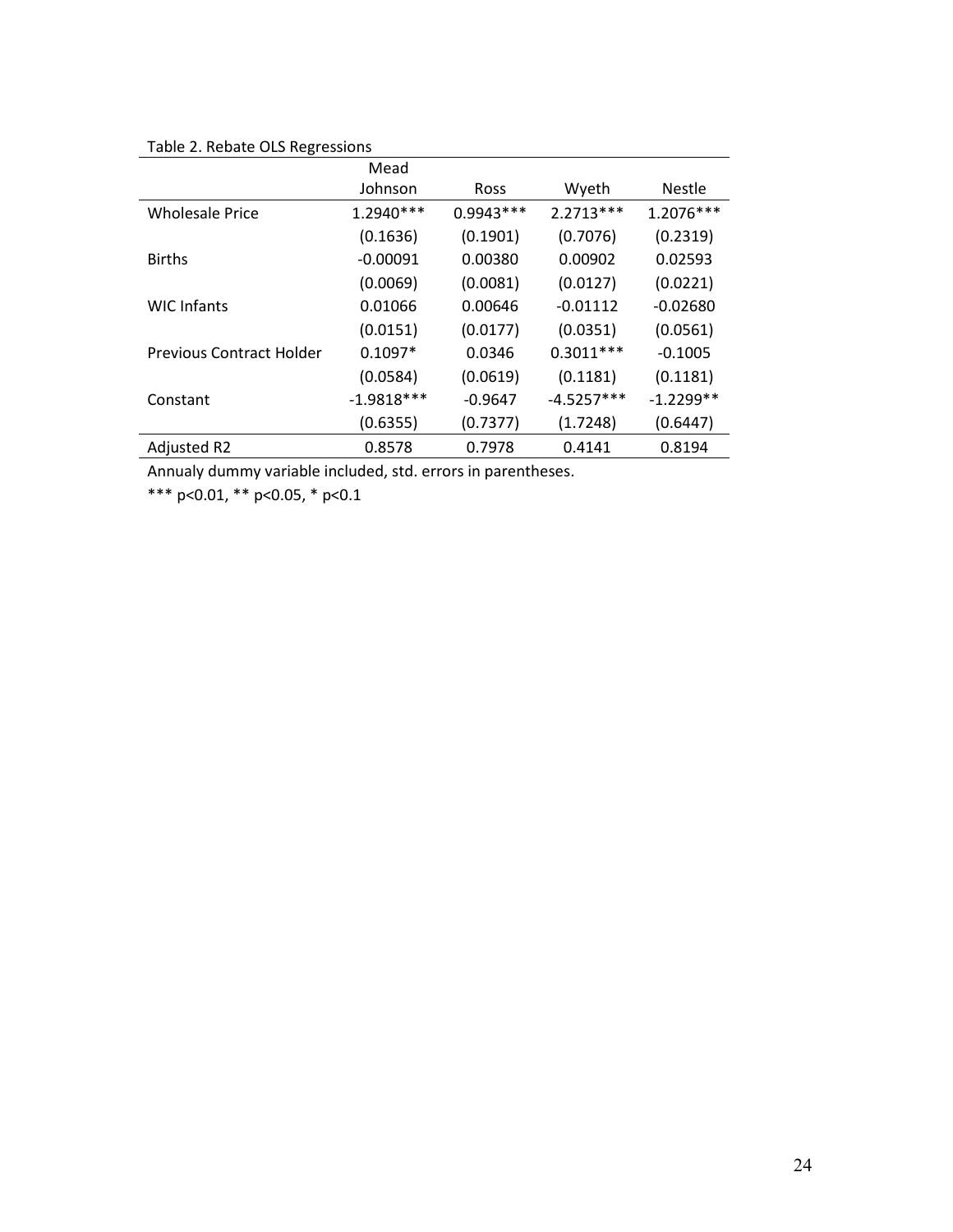|                                    | Manufacturer |             |            |            |
|------------------------------------|--------------|-------------|------------|------------|
|                                    | Mead         |             |            |            |
| Variables                          | Johnson      | Ross        | Wyeth      | Carnation  |
| MJ Rebate                          | $2.397***$   | $-1.912***$ | $-4.429*$  | 0.715      |
|                                    | (0.528)      | (0.636)     | (2.442)    | (1.368)    |
| <b>MJ Wholesale Price</b>          | $-3.188*$    | 1.425       | 8.333      | $-2.87$    |
|                                    | (1.897)      | (2.098)     | (5.987)    | (5.415)    |
| Ross Rebate                        | $-0.351$     | $2.741***$  | 1.088      | $-3.782*$  |
|                                    | (0.57)       | (0.573)     | (1.797)    | (1.993)    |
| <b>Ross Wholesale Price</b>        | 0.189        | $-3.392*$   | $-6.58*$   | $8.412*$   |
|                                    | (1.83)       | (2.018)     | (3.553)    | (5.020)    |
| Wyeth Rebate                       |              |             | $3.185***$ |            |
|                                    |              |             | (0.810)    |            |
| Wyeth Wholesale Price              |              |             | $-1.331$   |            |
|                                    |              |             | (4.264)    |            |
| <b>Carnation Rebate</b>            |              |             |            | $4.172***$ |
|                                    |              |             |            | (1.473)    |
| <b>Carnation Wholesale Price</b>   |              |             |            | $-3.861*$  |
|                                    |              |             |            | (2.166)    |
| Third Bidder Rebate                | $-0.15$      | 0.271       |            |            |
|                                    | (0.491)      | (0.534)     |            |            |
| Third Bidder Wholesale Price       | 0.758        | 0.434       |            |            |
|                                    | (0.757)      | (0.789)     |            |            |
| <b>Previous Contract</b>           | $0.523**$    | $0.531**$   | 0.327      | 0.094      |
|                                    | (0.260)      | (0.252)     | 0.662      | (0.549)    |
| Constant                           | 2.143        | 1.568       | $-1.293$   | $-9.463$   |
|                                    | (1.621)      | (1.543)     | 3.667      | (7.883)    |
| Observations                       | 157          | 164         | 78         | 42         |
| <b>Percent Correctly Predicted</b> | 72.61%       | 75.00%      | 87.18%     | 73.81%     |
| <b>Predicted Winning</b>           |              |             |            |            |
| Probability                        | 0.408        | 0.349       | 0.249      | 0.428      |
| <b>Actual Winning Percent</b>      | 0.408        | 0.348       | 0.244      | 0.429      |
| Psuedo $R^2$                       | 0.2069       | 0.1933      | 0.4061     | 0.331      |
| Log liklihood                      | $-84.17179$  | $-85.4527$  | $-25.7185$ | $-19.1872$ |

### Table 3. Winning Proabilitiy Probit Regressions

Standard errors in parentheses

\*\*\* p<0.01, \*\* p<0.05, \* p<0.1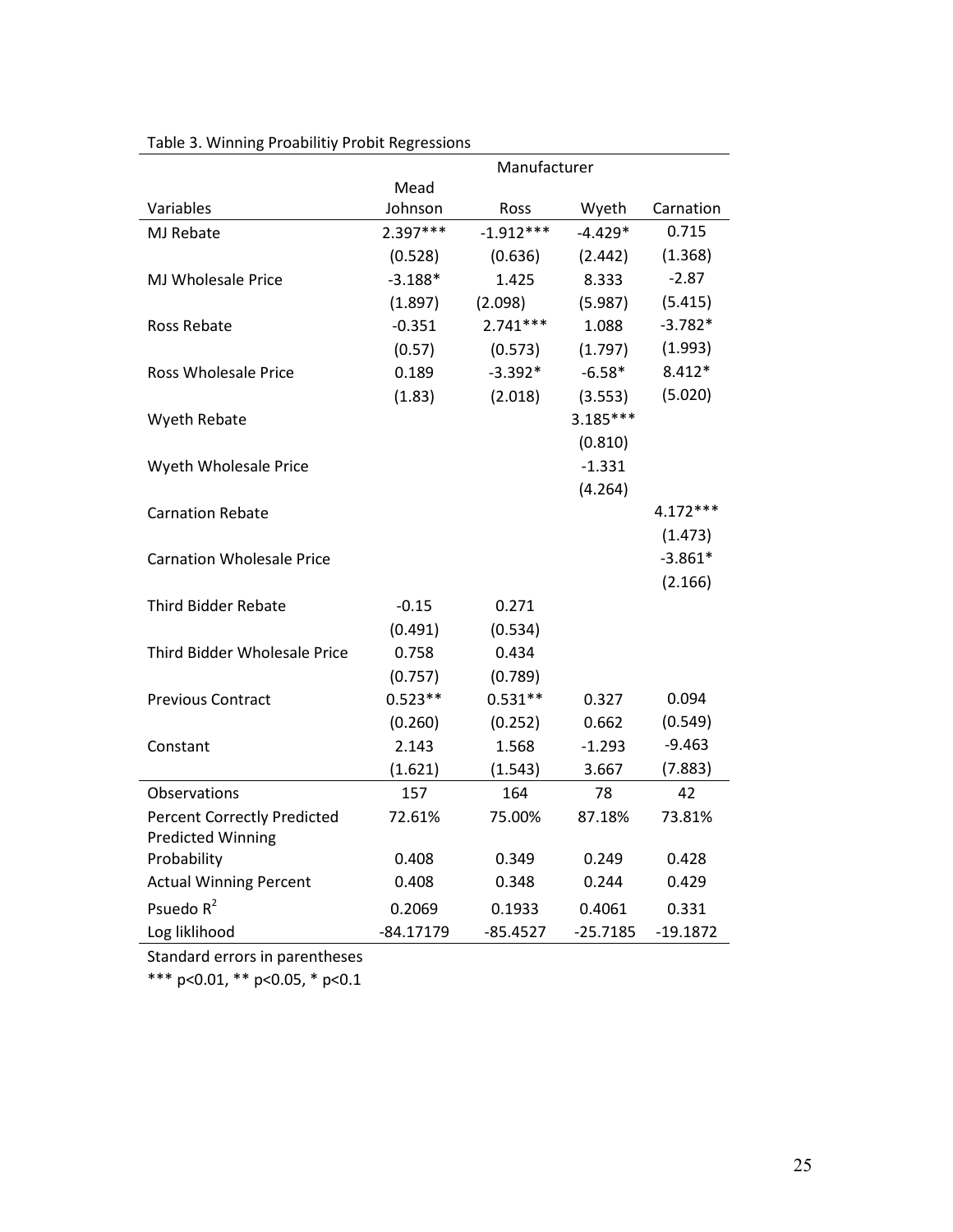| Table 4. Rebate Marginal Lifects |                        |  |
|----------------------------------|------------------------|--|
| Manufacturer                     | <b>Marginal Effect</b> |  |
| Mead Johnson                     | $0.887***$             |  |
|                                  | (.184)                 |  |
| Ross                             | $0.924***$             |  |
|                                  | (.174)                 |  |
| Wyeth                            | $0.697***$             |  |
|                                  | (.189)                 |  |
| Carnation                        | $1.607***$             |  |
|                                  | (.559)                 |  |
| Standard errors in parentheses   |                        |  |

\*\*\* p<0.01, \*\* p<0.05, \* p<0.1

Table 5. Estimated Marginal Costs Per 13 oz. can of milk-based liquicd concentrate

|                              | Mead Johnson | Ross  |             | Wyeth Carnation |
|------------------------------|--------------|-------|-------------|-----------------|
| <b>Marginal Cost</b>         | 0.263        |       | 0.243 0.508 | 0.192           |
| Marginal Cost Standard Error | 0.043        | 0.039 | 0.044       | 0.040           |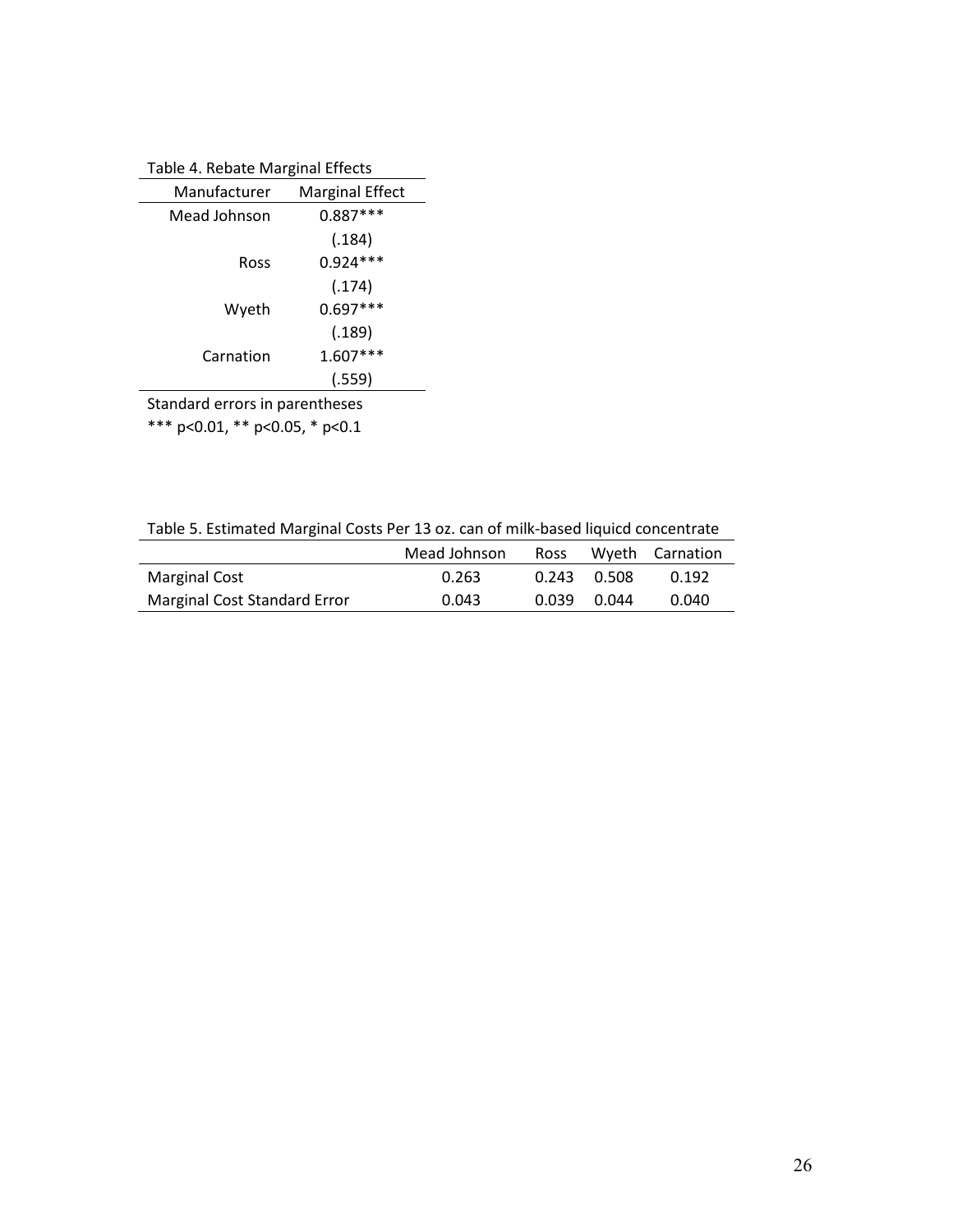

#### Figure 1. Rebates, net prices, and wholesale prices of milk-based liquid concentrate, by State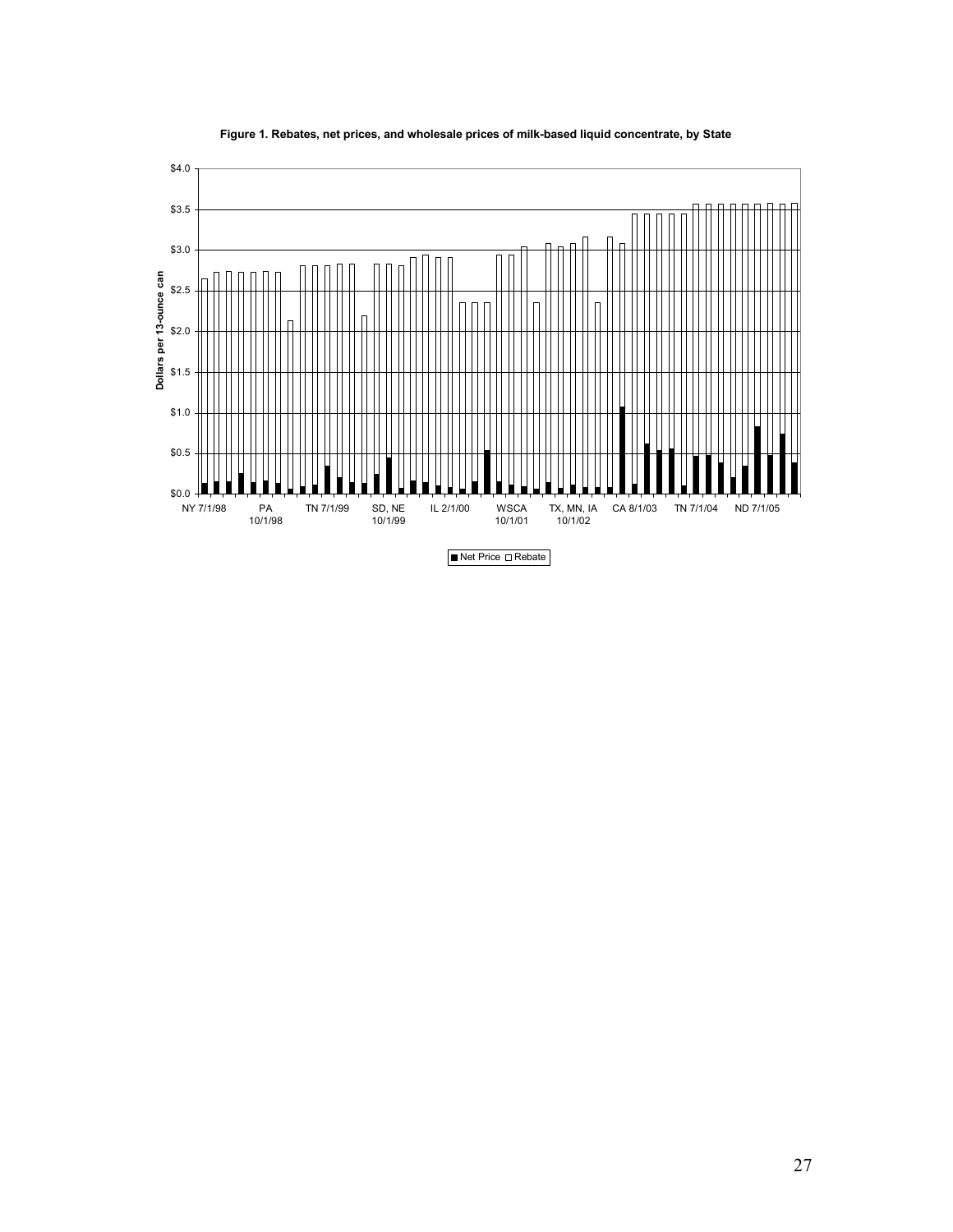